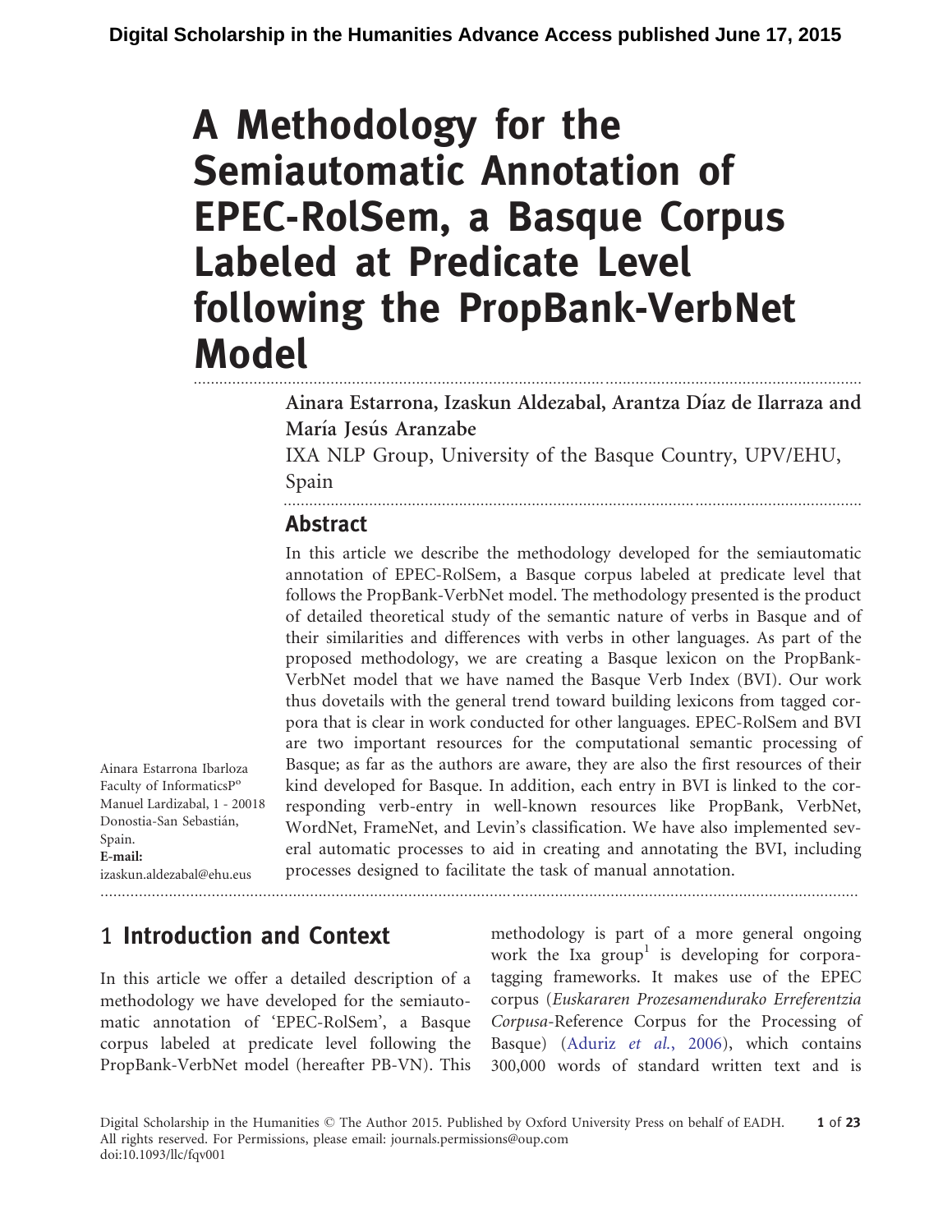intended to function as a training corpus for the development and improvement of several NLP tools ([Bengoetxea and Gojenola, 2007\)](#page-20-0).<sup>2</sup> The EPEC corpus has previously been tagged morphologically and syntactically using a dependency grammar (Basque Dependency Treebank (BDT) ([Aranzabe, 2008;](#page-20-0) [Aldezabal](#page-19-0) et [al.](#page-19-0), [2009](#page-19-0))), and at semantic level, so far, the nouns have been tagged by means of Basque WordNet senses [\(Pociello](#page-21-0) e[t al.](#page-21-0), [2011](#page-21-0)). The aim now is to incorporate predicate information on the basis of the dependencies that are argument/adjunct candidates. Another major part of our project is the creation of a verb lexicon, tallying it with work conducted for other languages that also builds lexicons from tagged corpora. For in-stance, PropBank [\(Palmer](#page-21-0) et [al.](#page-21-0)[, 2005a\)](#page-21-0), $3$  related to the VerbNet lexicon ([Kingsbury and Palmer,](#page-20-0) [2002](#page-20-0); [Kipper, 2005\)](#page-21-0), or PDT [\(Hajic, 1998\)](#page-20-0), related to the Vallex lexicon [\(Hajic](#page-20-0) e[t al.](#page-20-0), [2003\)](#page-20-0). Other projects head in the same direction, such as FrameNet ([Baker](#page-20-0) et [al.](#page-20-0), [1998](#page-20-0)) for many languages, ADESSE (García-Miguel and Albertuz, 2005) for Spanish, SENSEM (Castellón et [al.](#page-20-0)[, 2006](#page-20-0); Vázquez e[t al.](#page-21-0), [2006](#page-21-0)) for both Catalan and Spanish, and AnCora ([Aparicio](#page-20-0) et [al.](#page-20-0), [2008](#page-21-0); Taulé e[t al.](#page-21-0), 2008) also for both Catalan and Spanish, following the PropBank model. These types of semantic resources are essential for many computational tasks, such as syntactic disambiguation and language understanding, as well as for advanced applications such as question answering, machine translation, and text summarization.

Three basic decisions have to be made when engaging in corpus annotation: (1) what model to use for annotation, (2) what methodology and guidelines to employ in applying the model, and (3) what tool to use for tagging.

We chose the PB-VN as the model for predicate labeling. After conducting several analyses to find the most suitable model, we concluded that the one used by PropBank and VerbNet was appropriate for Basque ([Agirre](#page-19-0) e[t al.](#page-19-0), [2006](#page-19-0); [Aldezabal](#page-19-0) e[t al.](#page-19-0), [2010a](#page-19-0),[b\)](#page-19-0). This is due to three basic reasons: (1) The PropBank project starts out with a syntactically annotated corpus, exactly as we do; (2) it has been used for major projects in other languages: Hindi ([Bhatt](#page-20-0) e[t al.](#page-21-0)[, 2009](#page-20-0)), Chinese [\(Palmer](#page-21-0) et al.[, 2005b](#page-21-0); [Xue, 2008;](#page-21-0) [Xue and Palmer, 2009](#page-21-0)), Korean [\(Palmer](#page-21-0) [et al.](#page-21-0), [2006](#page-21-0)), Arabic [\(Palmer](#page-21-0) e[t al.](#page-21-0)[, 2008](#page-21-0)), Spanish (Taulé e[t al.](#page-21-0), [2006;](#page-21-0) [Aparicio,](#page-20-0) 2007), Catalonian ([Civit](#page-20-0) et [al.](#page-20-0)[, 2005;](#page-20-0) Taulé e[t al.](#page-21-0)[, 2006\)](#page-21-0), French ([Gardent and Cerisara, 2010](#page-20-0); [Van Der Plas](#page-21-0) e[t al.](#page-21-0), [2010](#page-21-0)), and Dutch ([Monachesi](#page-21-0) et [al.](#page-21-0)[, 2007\)](#page-21-0) and (3) the organization of the lexicon is similar to our inhouse database with syntactic/semantic subcategorization frames for Basque verbs ('EADB'), proposed in ([Aldezabal, 2004](#page-19-0)) (see Section 5.1.1). We have named the Basque lexicon defined in the PB-VNet style the 'Basque Verb Index' (BVI).

We defined the first version of the guidelines in accordance with a preliminary methodology that we had planned to use for the annotation [\(Aldezabal](#page-19-0) [et al.](#page-19-0), [2010c](#page-19-0)). However, the results obtained in an evaluation ([Aldezabal](#page-20-0) e[t al.](#page-20-0)[, 2011](#page-20-0)) revealed that our preliminary methodology required modification. Those modifications and the reasons behind them form the core of the present article.

As the tool, we are using 'AbarHitz' (Díaz de [Ilarraza](#page-20-0) et [al.](#page-20-0)[, 2004](#page-20-0)). AbarHitz is a tool designed in our group to help linguists in the manual annotation of the EPEC corpus at different linguistic levels. It follows the general annotation schema for representing linguistic information that we have established ([Artola](#page-20-0) et [al.](#page-20-0), [2009\)](#page-20-0) and forms part of a general environment designed to integrate general processors and resources. AbarHitz has been adapted to facilitate the annotation at predicate level by offering the linguist new options; this feature will be described in greater detail in Section 4.

This work has resulted in the development of two important resources for the computational semantic processing of Basque: (1) 'BVI', a verb lexicon that currently contains 244 verbs and their predicate information and (2) 'EPEC-RolSem', a semantically tagged version of the EPEC corpus (at the time of writing, 71% of the corpus has been tagged).

The article is organized as follows: In Section 2 we explain some basic considerations when applying the PB-VN model and in Section 3 we consider some language-specific problems when adapting it to Basque. In Section 4 we explain the semantic tag ('arg\_info'<sup>4</sup> ) used when tagging the verb complements. Section 5 explains the resources we have based our work on and the preprocess we have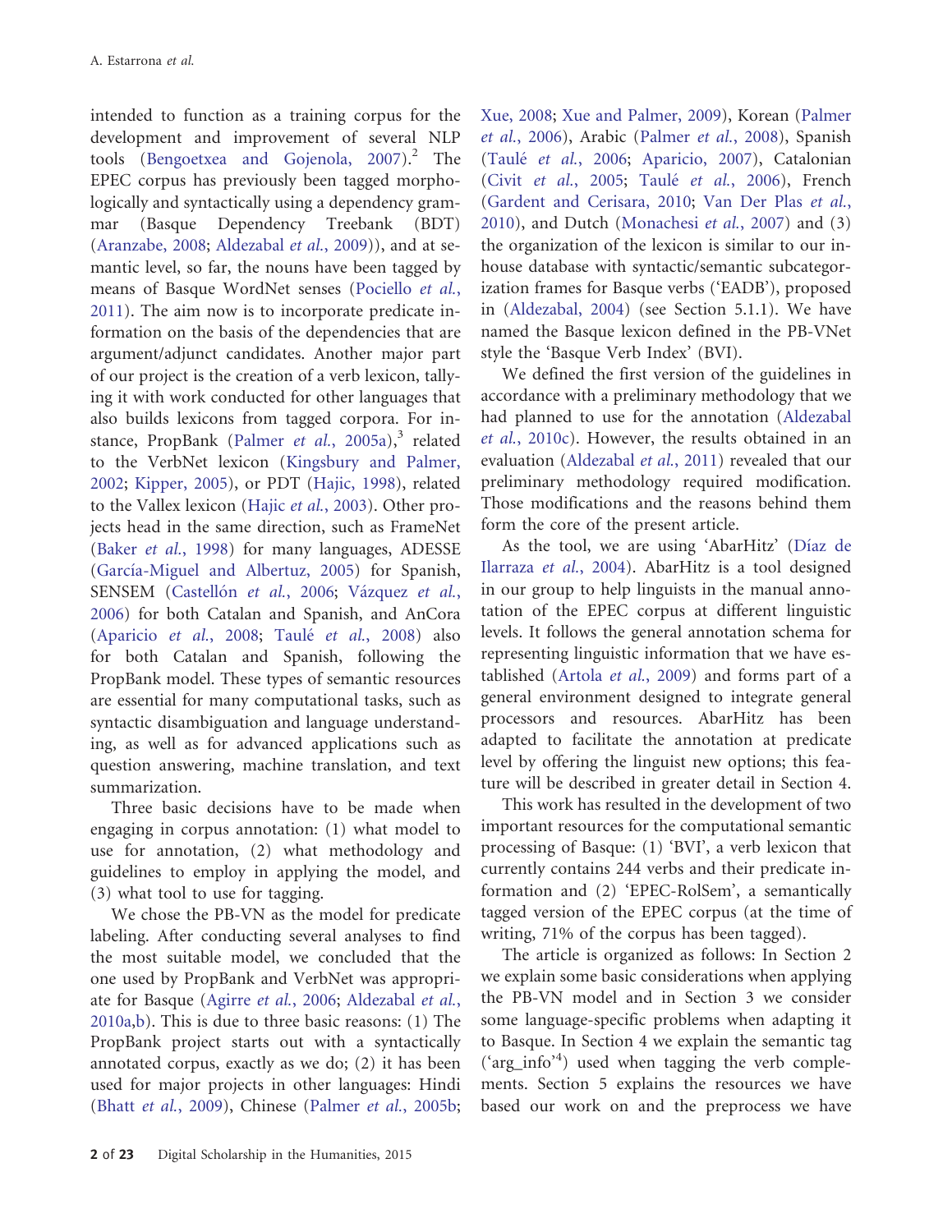applied. In Section 6 we study in depth the final methodology proposed for the best annotation of the corpus, with special attention to the required methodological alterations as compared to earlier versions. In Section 7 we report on the data developed up to the present as well as offer some numbers on the work team and work time needed for its development. Finally, in Section 8, we consider some potential future lines of investigation.

# 2 Basic Considerations When Applying the PB-VN Model

Adapting a predicate annotating model from one language to another is never straightforward. On the one hand, one encounters language-specific issues; on the other, the model itself may contain both questionable aspects and deficiencies in its coverage of linguistic phenomena. Thus, even after carrying out the studies required to resolve the question of the most appropriate predicate annotating model ([Agirre](#page-19-0) e[t al.](#page-19-0), [2006;](#page-19-0) [Aldezabal](#page-19-0) et [al.](#page-19-0), [2010a](#page-19-0),[b\)](#page-19-0), we still faced the challenge of solving several model problems of our annotation task. In this section we describe our experience and the consequent decisions regarding the model-internal problems.

The PropBank model [\(Palmer](#page-21-0) e[t al.](#page-21-0)[, 2005a](#page-21-0)) distinguishes between two independent levels: (1) the level of arguments and adjuncts, and (2) the level of semantic roles. The elements that are regarded as arguments are numbered from Arg0 to Arg5, expressing semantic proximity with respect to the verb. The lowest numbers represent the main functions (subject, object, indirect object, etc.). The adjuncts are tagged as ArgM.

With regard to roles, PropBank uses roles specific to each concrete verb (e.g. 'buyer', 'thing bought'), and these are linked to the VerbNet lexicon ([Kipper](#page-21-0) [et al.](#page-21-0), [2000](#page-21-0), [2008](#page-21-0); [Kipper, 2005](#page-21-0)), which in turn has general roles (e.g. agent, theme). VerbNet is an extensive lexicon where verbs are organized in classes following Levin's classification [\(Levin, 1993](#page-21-0)).

Table 1 shows the PropBank roleset for the verb 'tell.01' and the corresponding VerbNet roleset with the Levin class number (37.1).

Table 1 PropBank and VerbNet rolesets of the verb 'tell'

| PropBank tell.01 | VerbNet tell-37.1 |  |
|------------------|-------------------|--|
| Arg0: speaker    | Agent             |  |
| Arg1: utterance  | Topic             |  |
| Arg2: hearer     | Recipiendt        |  |

We see that PropBank and VerbNet offer complementary information, as observed by [Merlo and](#page-21-0) [Van der Plas \(2009\).](#page-21-0) PropBank provides the valency relation of each verb sense, while VerbNet gives a more class-oriented role specification. These features of PropBank and VerbNet occasionally cause conflicting interpretations, which we discuss in more detail in Section 2.2.

#### 2.1 Regarding Arg0 and Arg1

As noted above, PropBank distinguishes two independent levels (argument and roles). In fact, however, Arg1 is always labeled Theme and Arg0 Agent. No fundamental linguistic reason exists for this, though for example [\(Kingsbury and Palmer, 2003](#page-20-0), p. 3) offer arguments like the following:

'Arg0 is very consistently assigned an Agenttype meaning, while Arg1 has a Patient or Theme meaning almost as consistently. There are, of course, many verbs in English for which the Patient, the entity undergoing the action of the verb, always appears in subject position. For these verbs no agent is possible. In order to maintain the consistency of Arg1 as Patient these verbs have no Arg0. A canonical example is fall as seen in [Figure 1](#page-3-0):

fall.01 sense: move downward roles: Arg1: thing falling Arg2: extent, distance fallen Arg3: start point Arg4: end point

[Figure 1](#page-3-0)' ([Kingsbury and Palmer, 2003](#page-20-0), p. 3).

Nevertheless, inconsistencies abound. For instance, Babko-Malaya et al. ([2006,](#page-20-0) p. 76) report: 'In John and Mary come the NP John and Mary is a constituent in Treebank and it is also marked as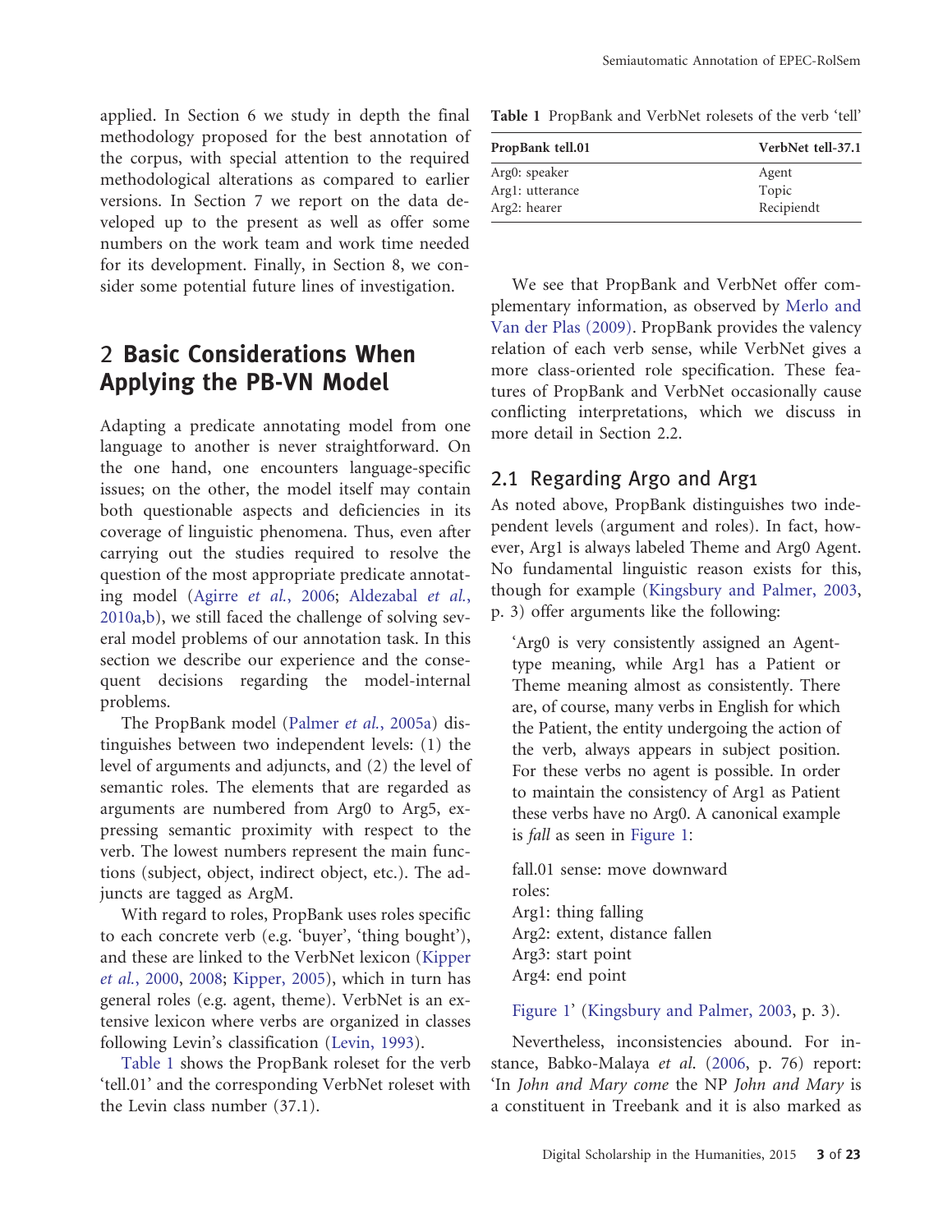

<span id="page-3-0"></span>Argentinara joan zen taldea egongo da Pau Orthezen kontra The team that went to Argentina will play against Pau Orthez

Fig. 1 The dependency tree for the sentence 'The team that went to Argentina will play against Pau Orthez'.

''Arg0'' in PropBank'. But when we check it in PropBank we realize that the verb come.01 is defined as we can see in Table 2:

Table 2 The verb 'come.01' in PropBank

| come.01          |                          |  |  |
|------------------|--------------------------|--|--|
| Argl             | entity in motion (theme) |  |  |
| Arg <sub>2</sub> | extent                   |  |  |
| Arg <sub>3</sub> | start point              |  |  |
| Arg4             | end point                |  |  |

Given such inconsistencies, our decision has been to maintain the independence of levels (and thus to follow the model faithfully), and consequently we have not automatically equated Arg0 and Arg1 to Agent and Theme, respectively.

Specifically regarding intransitive verbs denoting change of position, we consider the subject to be at the same time the entity who initiates the action and the one who undergoes it (agreeing with Vázquez [et al.](#page-21-0), [2000](#page-21-0), p. 183). Therefore, we annotate the subjects of such verbs as Arg0. This decision is based on a principle taken from the PropBank guidelines (section Choosing Arg0 versus Arg1):

'Whereas for many verbs, the choice between Arg0 or Arg1 does not present any difficulties, there is a class of intransitive verbs (known as verbs of variable behavior), where the argument can be tagged as either Arg0 or Arg1. (...) Arguments which are interpreted as agents should always be marked as Arg0, independent of whether they are also the ones which undergo the action.  $( \ldots )$  In general, if an argument satisfies two roles, the highest ranked argument label should be selected, where Arg0 >>Arg1 >>Arg2 >>...' ([Babko-Malaya, 2005](#page-20-0), p. 4).

Thus, in the case of an unaccusative verb like *come.01* where only the intransitive variant is possible, we consider the entity who performs the action and the one who undergoes it to be the same; thus, we tag it as Arg0 Theme. In PropBank, on the other hand, the subject of these kinds of change of position verbs is also annotated as Theme but numbered Arg1. In our opinion, the Agent role is more appropriate for an entity that initiates an action oriented toward another entity. On the other hand, in causative/inchoative verbs like 'to break' we always annotate the Theme as Arg1 because we consider the Cause (Arg0) always to exist, even when it is not explicit in the sentence.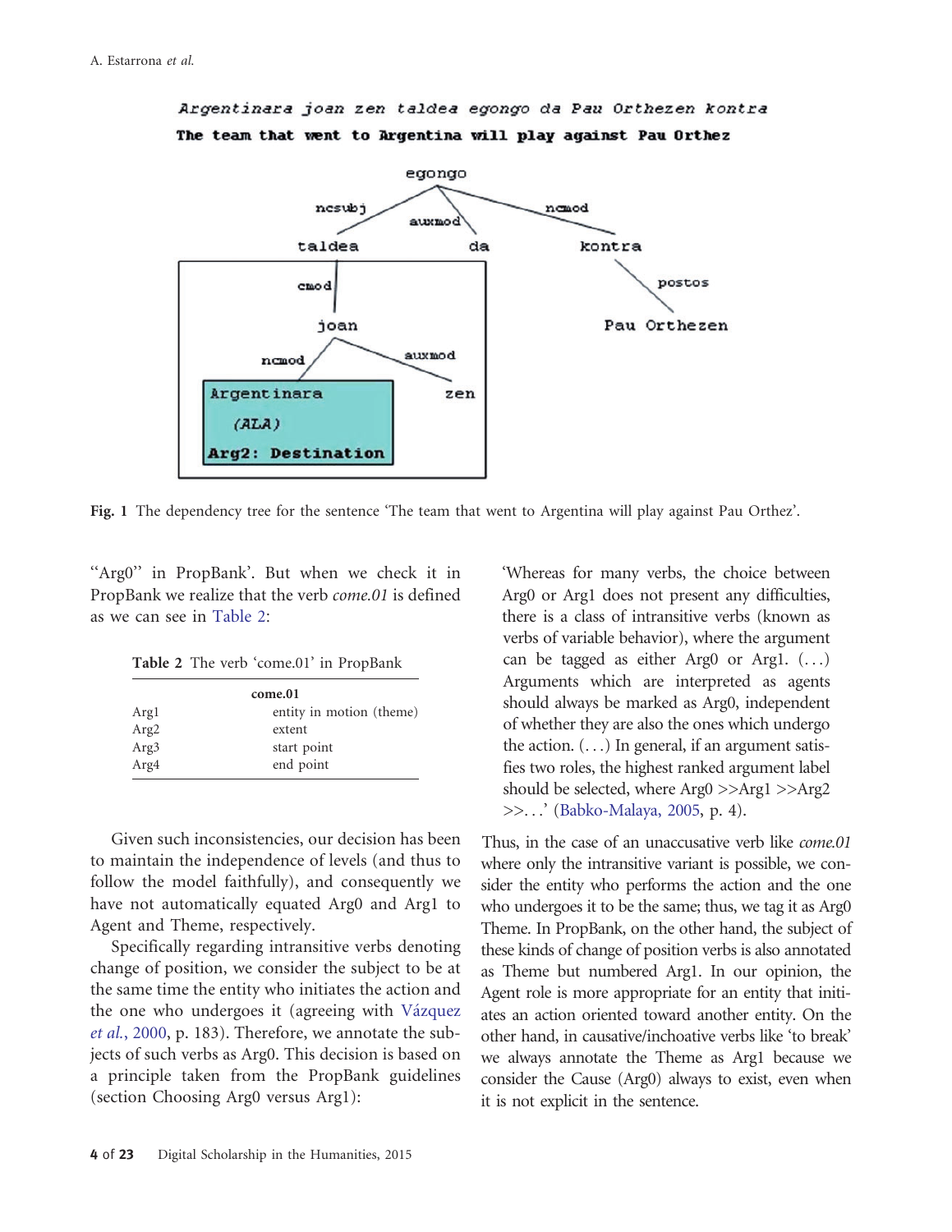It should be noted that work applying the PropBank model to other languages has followed the PropBank criteria (Arg0\_Agent, Arg1\_Theme); examples include Arabic [\(Palmer](#page-21-0) e[t al.](#page-21-0)[, 2008](#page-21-0)), Hindi [\(Palmer, 2009\)](#page-21-0), Korean ([Palmer](#page-21-0) et [al.](#page-21-0)[, 2006](#page-21-0)), Chinese [\(Xue and](#page-21-0) [Palmer, 2009\)](#page-21-0), and Spanish [\(Aparicio, 2007](#page-20-0)).

In other models (for instance, in the case of Spanish, Semsen (Vázquez et [al.](#page-21-0), [2006](#page-21-0)), and ADESSE (García-Miguel and Albertuz, 2005)) this particular problem does not arise because these models do not use numbered arguments (Semsen) or they apply different criteria (ADESSE).

#### 2.2 Disagreements between PropBank and VerbNet

Sometimes, PropBank and VerbNet do not agree regarding the valency of arguments. Even though the EADB agrees with VerbNet in most cases where PropBank and VerbNet disagree,<sup>5</sup> in our current work we have decided to follow PropBank broadly, since it is the model that focuses on valency. However, there are some exceptions. Below we discuss a few examples that should clarify our decisions.

First, let us take an example that fulfills the general criterion: the Basque verb hasi ('to begin'). Hasi is linked to the PB-VN verbs shown in Table 3.

In Table 3 we can see that the three verbs that can be equivalents for the Basque hasi ('to begin') have an instrument argument in PropBank, whereas in VerbNet such an argument is not defined.<sup>6</sup> PropBank offers some examples for the use of

Table 3 The verbs 'begin.01', 'start.01', and 'commence.01' in PB-VN

begin.01 Arg0: beginner, agent (vnrole: 55.1 - Agent) Arg1: theme (creation) (vnrole: 55.1 - Theme) Arg2: instrument start.01 Arg0: agent (vnrole: 55.1 - Agent) Arg1: theme (creation) (vnrole: 55.1 - Theme) Arg2: instrument commence.01 Arg0: beginner, Agent (vnrole: 55.1 - Agent) Arg1: theme (creation) (vnrole: 55.1 - Theme) Arg2: instrument

Arg2\_Instrument (example 1):

(1) John started the book with a murder. Arg0: John Rel: started Arg1: the book Arg2: with a murder

In the EADB this instrument is not considered an argument; it is classified as a common modifier (denoting manner) like in any other verb. However, as the instrument argument causes no problems regarding sense distinction, we have considered it an argument and included it in our BVI lexicon as instrument. Example 2 shows this instrument argument in the EPEC corpus:

(2) Legebiltzar saioa 'Libanoko hegoaldea askatzeko borrokan eroritakoei' eskainitako minutu bateko isilunearekin hasi zuten (The Parliament session started with a minute of silence dedicated to the people killed in the fight for the freedom of Lebanon).

> Isilunearekin ('with silence'): Arg2\_ Instrument.

On the other hand, in the case of the Basque adierazi ('to state', 'to express'), linked to 'state.01' in PB-VN, we have followed VerbNet. Table 4 shows the description of the verb 'state.01' in PB-VN:

The Arg3 proposed in PropBank has no equivalent in VerbNet. Also, in the only example found in PropBank there is no Arg3 (example 3):

(3) The Japanese government, Mr. Godown said, has stated that it wants 10–11% of its gross national product to come from biotechnology products. Arg0: The Japanese government Rel: stated

Table 4 The verb 'state.01' in PB

state.01 Arg0: announcer (vnrole: 37.7 - Agent) Arg1: utterance (vnrole: 37.7 - Topic Arg2: hearer (vnrole: 37.7 - Recipient) Arg3: attributive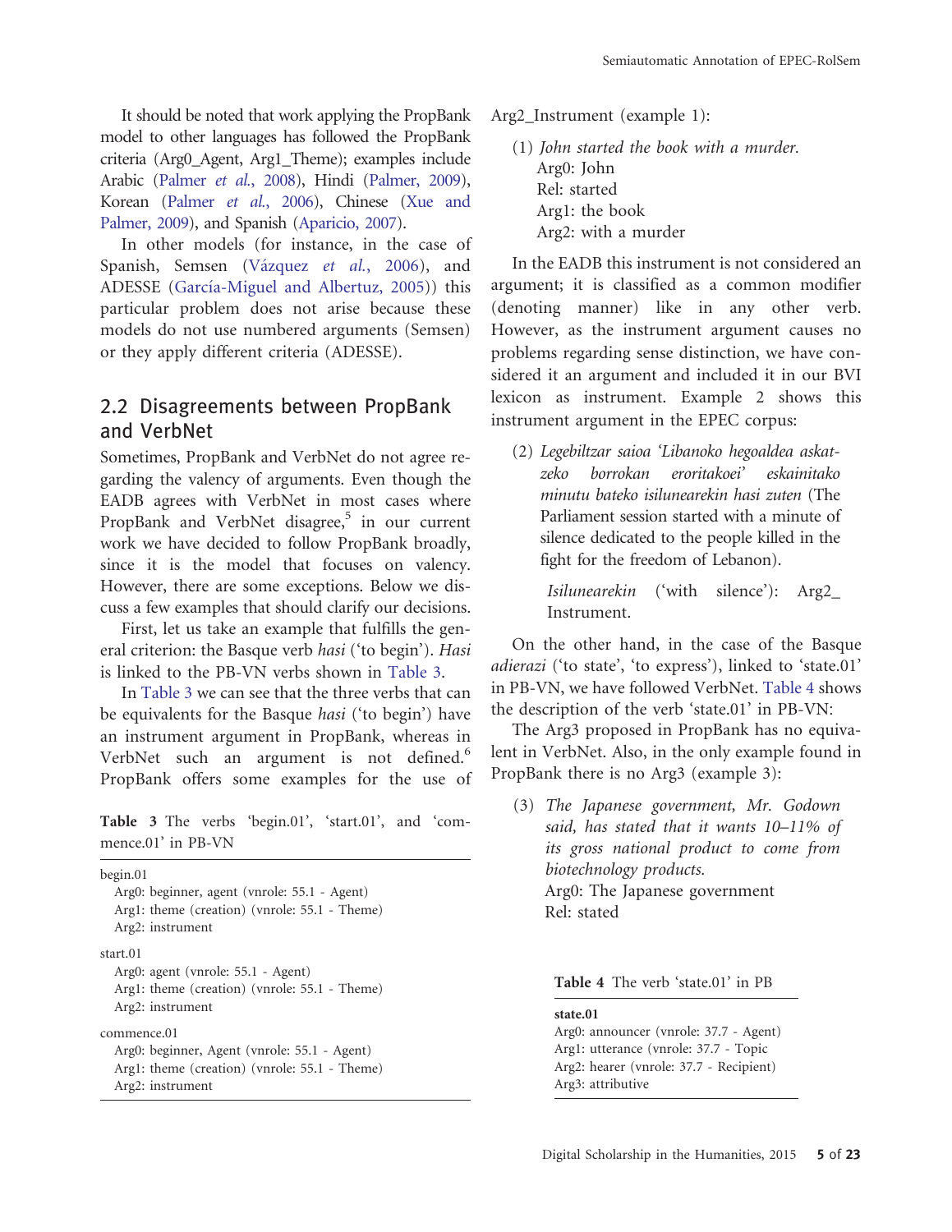Arg1: that it wants 10–11% of its gross national product to come from biotechnology products

In this case, we decided to follow VerbNet and assigned three arguments to the adierazi verb ('to state'), because (1) this verb has only one sense so the fourth argument does not help in distinguishing senses and (2) in the only example that appears in PropBank there is no Arg3.

In the same way, in the case of the esan verb ('to say', similar in sense to 'to state') we find an Arg3\_Attributive in PropBank (Table 5) that does not appear in VerbNet (nor in the EADB). However, in this verb the Arg3\_Attributive marks the difference between senses in Basque:

Table 5 The verb 'say.01' in PB

say.01 Arg0: sayer (vnrole: 37.7 – Agent, 78-1 - Cause) Arg1: utterance (vnrole: 37.7 - Topic, 78-1 - Topic) Arg2: hearer (vnrole: 37.7 - Recipient, 78-1 - Recipient) Arg3: attributive

The verb esan has two senses in the EADB. The first one would be the equivalent of the English verb 'to say' and the second one the equivalent of the English verb 'to call':

- (1) Communication action; two arguments in two syntactic variants:
	- (a) experiencer  $[+{\text{human}}]$  (ERG<sup>7</sup>), theme [-concrete] (ABS)
	- (b) experiencer  $[+{\text{human}}]$  (ERG), theme (KONP)
- (2) Assigment of an attribute/quality to an entity; three arguments in a single syntactic realization:
	- $(c)$  startpoint  $[+human]$  (ERG), goal (DAT<sup>8</sup>), attributive (ABS)

The Arg3 proposed by PropBank for the verb 'to say' is possible in the first sense, but not in the second one. That is, although it is not a frequent argument and even when it does appear, seems to be an adjunct, unlike in the previous case ('state.01'), it distinguishes between senses. As a consequence, agreeing with PropBank, we regard it as Arg3\_Attributive. Thus, we define the esan ('to say') verb in the PB-VN style as follows (Table 6):

| Table 6 The verb esan 1 in the BVI lexicon |  |  |  |  |
|--------------------------------------------|--|--|--|--|
|--------------------------------------------|--|--|--|--|

Arg0: Agent, experiencer [+human] (ERG) Arg1: Topic, theme [-concrete] (ABS/KONP) Arg2: Recipient, - (DAT) Arg3: Attributive, - (-ri buruz<sup>9</sup>)

### 2.3 VerbNet assigns two roles to the same numbered argument

Sometimes VerbNet assigns two different roles to the same argument of a verb since, although the verb has one roleset, it is linked to two subclasses. For example, this is the case for the verb 'see.01' shown in Table 7:

Table 7 The verb 'see.01' in PB

| see.01                                                     |
|------------------------------------------------------------|
| Arg0: viewer (vnrole: 29.2 - Agent, 30.1 - Experiencer)    |
| Arg1: thing viewed (vnrole: 29.2 - Theme, 30.1 - Stimulus) |

Arg0 has associated Agent and Experiencer roles and Arg1 associated Theme and Stimulus roles. By contrast, in the EADB the verb ikusi ('to see') contains two arguments and one role is assigned to each argument:

- Arg0: esperimentatzailea (experiencer)
- Arg1: gaia (theme)

In this ambiguous case, we have decided to base our decision on the EADB and to assign the corresponding VerbNet roles, that is, Agent (represented by Experiencer (and Cause) in the EADB) and Theme. The result would be:

- Arg0: Agent, esperimentatzailea ('experiencer')
- Arg1: Theme, gaia ('theme')

### 2.4 ADV role

There is an ADV role for adjuncts in the PB-VN role repertory whose use is not very clear. We will use it when an adverb is ambiguous as to whether it is a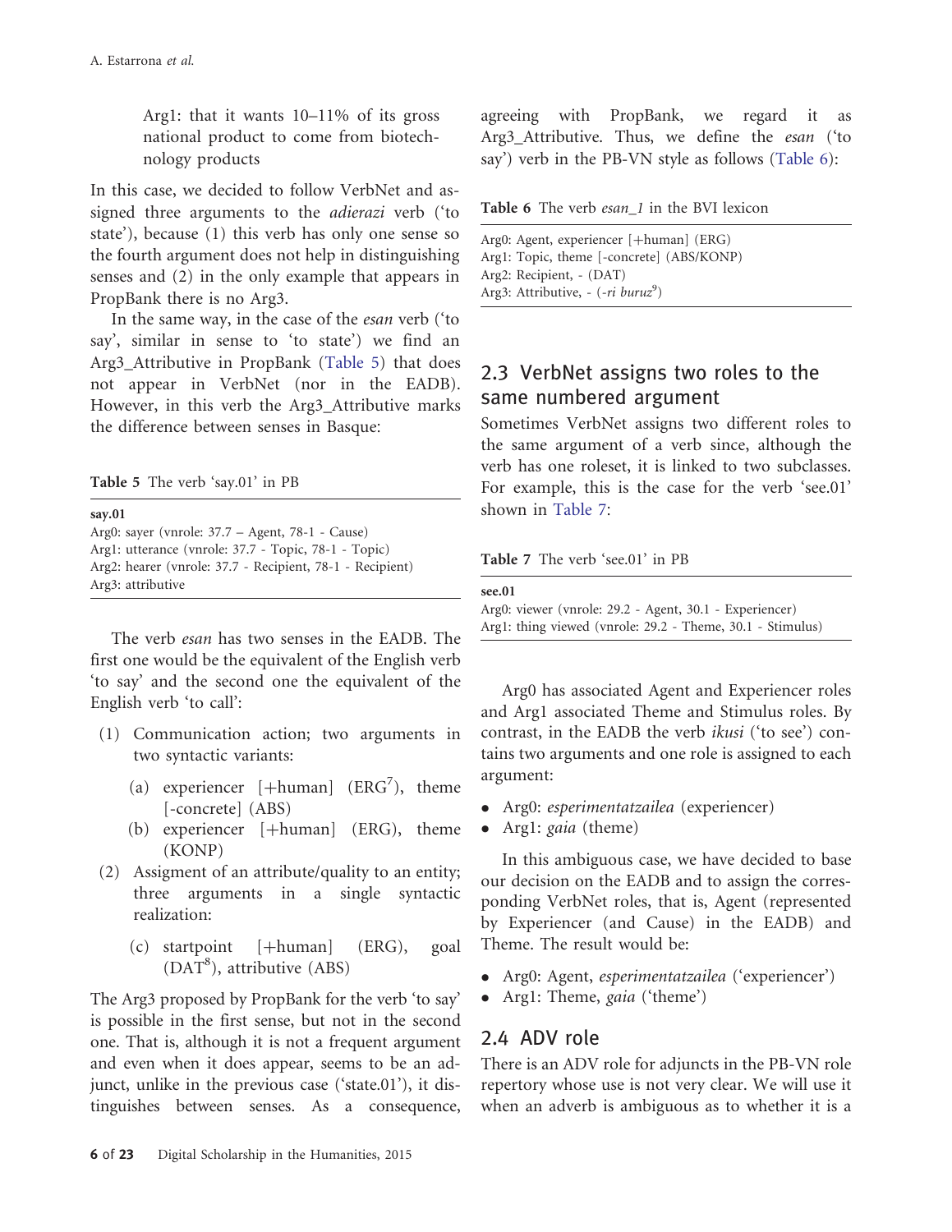temporal (TMP), modal (MNR), location (LOC), or some other kind of modifier.

(4) Houdaren familiak asko jaten du (Houda's family eats a lot). asko: ArgM\_ADV

### 2.5 Including Path role

We have found it necessary to add a 'path' role. This role is not specified in VerbNet, but appears in our EADB. For instance, for the verb pasatu ('to pass' / 'to come by') we find examples like:

(5) Zure etxetik pasatu naiz gaur goizean (I have come by your house this morning).

In the lastest version of VN (Version 3.2) there are some roles that have been changed in order to better conform the list of roles used in VN to the standard list of roles proposed by the LIRICS project [\(Bunt](#page-20-0) [and Romary, 2002](#page-20-0); [Bunt](#page-20-0) et [al.](#page-20-0)[, 2007;](#page-20-0) [Schiffrin and](#page-21-0) [Bunt, 2007\)](#page-21-0). Thus, VN now contains a Trajectory role equivalent to our Path role. In the same way, we have seen that some Theme1 roles have been changed to Pivot (for instance, in the verb class own-100). A move to the latest version of VN could therefore require some revisions in our judgments. At the moment, however, we mantain the same roles as they were before the changes in VN 3.2 version.

# 3 Interlingual Differences. Criteria for Applying the Model to Basque

Applying the PB-VN model to Basque is mainly a question of including the distribution of the arguments and adjuncts in a verb sense as well as the roles proposed for them. For example, in the EADB (which will be deeply explained in Section 5.1.1) the Basque verb eskatu ('to ask for') has two arguments, Arg0: Esperimentatzailea (Experiencer) and Arg1: Gaia (Theme). The dative complement is not included within the subcategorized cases because attending to the fact that we can 'ask for' something, in general, without saying explicitly the 'goal' as an impersonal proposition (alternation). However, the verb 'ask.02' contains three arguments in PropBank and VerbNet:

- Arg0: Agent
- Arg1: Theme (proposition)
- Arg2: Patient

Therefore, we follow the PB-VN model, tagging the DAT (dative) argument as Arg2. However, as we performed the verb tagging, we encountered some difficult cases which we explain below.

#### 3.1 Arguments proposed in PB-VN that are not possible in Basque

In some verbs of displacement, PB-VN proposes an argument, Extent, that is not possible in Basque. We can illustrate this with the verb joan ('go.01') (Table 8):

Table 8 The verb go.01 in PB-VN

|                  | go.01                             |
|------------------|-----------------------------------|
| Argl             | entity in motion / 'goer' (theme) |
| Arg2             | extent                            |
| Arg <sub>3</sub> | start point (source)              |
| Arg4             | end point (destination)           |

In Basque the second argument is not possible; one cannot say lau metro joan naiz (sukaldetik gelara) (Lit. 'I have gone four meters (from the kitchen) (to the bedroom)'). As a consequence, we disregard this argument and assign its number to the next possible argument. That is, Arg1 will be the 'start point' (since for us in this verb the subject is Arg0, as we have explained in Section 2.1) and the 'end point' will be Arg2.

After these changes, the resulting entry in BVI (Table 9) is the same as in the EADB (example 6).

- (6) (1) affected theme\_ABS; start point\_  $ABL<sup>10</sup>$ ; end point ALA
	- (2) affected theme\_ABS; start point [+animate]\_DAT; end point\_ALA

Table 9 The verb joan\_go.01 in BVI lexicon

| $joan_1/go.01$   |             |                       |
|------------------|-------------|-----------------------|
| Arg <sub>0</sub> | theme       | affected theme (ABS)  |
| Argl             | source      | start point (ABL/DAT) |
| Arg <sub>2</sub> | destination | end point (ALA)       |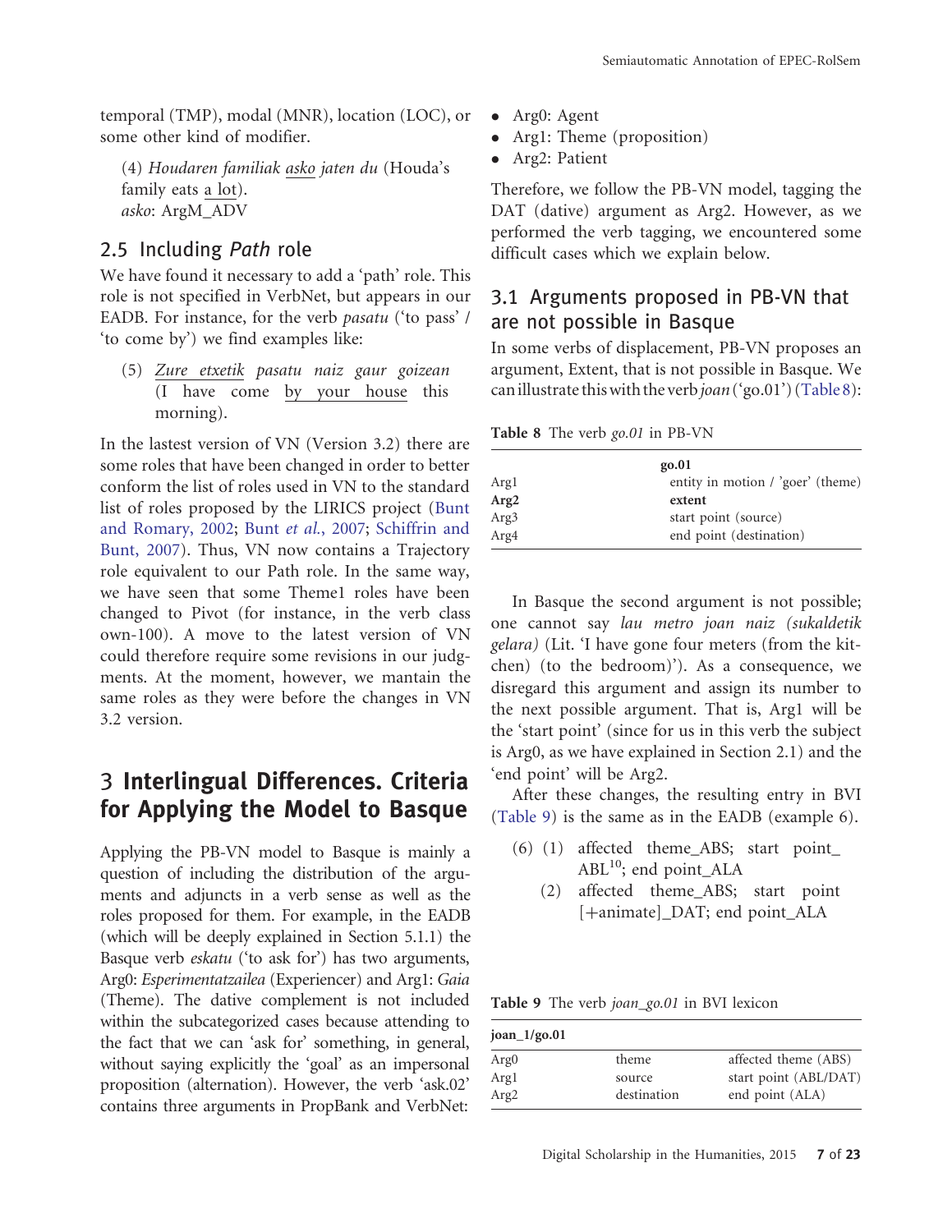### 3.2 More than one PropBank verb existis for a Basque verb

Sometimes a Basque verb can be linked to more than one PropBank verb. In such cases, we check, first of all, whether the roles and arguments of the Basque verb coincide with the roles and arguments of each of its PropBank equivalents.

If they do coincide, we assign them all in each tagging instance. For example, the verb esan ('to say') can be linked unquestionably with both 'tell.01' and 'say.01'. We establish the correspondence and indicate this double equivalence by the expression 'tell.01/say.01' as the first value of the arg\_info tag (see Section 4).

In other cases, although the English verbs are the same at predicate level ('make.01', 'build.01', 'construct.01'), we annotate the concrete instances with the one we consider the most suitable for the context. In some cases, the roles and arguments are also different. We can find both cases (same and distinct predicate description) in the verb egin and its equivalents in English. Examples are provided in (7):

- (7) Kanta asko egin zituen ('He/she composed a lot of songs'): compose.02 (agent, product, beneficiary)
	- Ondoko galdera egin diote Juan Jose Ibarretxeri ('They have asked this question to Juan Jose Ibarretxe'): ask.02 (agent, topic, recipient)
	- Boticak 27 puntu egin zituen ('Botica had scored 27 points'): score.01 (agent, product, beneficiary)
	- Biek ere joko alaiegia egiten zuten ACBrako ('Both of them practiced a too happy-golucky playing style for the ACB'): practice.01 (agent, theme, instrument)

# 4 The Tag for Predicate Labeling: ARG\_INFO

The EPEC-RolSem corpus we are creating takes as a basis the EPEC corpus (Euskararen Prozesamendurako Erreferentzia Corpusa-Reference Corpus for the Processing of Basque) [\(Aduriz](#page-19-0) et [al.](#page-19-0), [2006](#page-19-0)). As mentioned above, the EPEC corpus has already been

tagged morphologically and syntactically following the dependency grammar (BDT ([Aranzabe, 2008;](#page-20-0) [Aldezabal](#page-19-0) e[t al.](#page-19-0)[, 2009](#page-19-0))), and partially at semantic level, where nouns were tagged by means of Basque WordNet senses [\(Pociello](#page-21-0) et [al.](#page-21-0)[, 2011](#page-21-0)). The aim now is to incorporate predicate information on the basis of the dependencies that are argument/adjunct candidates. To accomplish this we use the *arg info* tag, which is assigned to each syntactic dependent that is a candidate for the verb argument/adjunct. For instance, in the dependency tree of the sentence 'The team that went to Argentina will play against Pau Orthez', shown in [Figure 1,](#page-3-0) the arg\_info tag will be assigned to the ncsubj ('the team') and two ncmods ('to Argentina' and 'against Pau Orthez') linked to the verb (the head).

The *arg* info tag comprises the following fields:

- 'PB' (PB-VN verb): the verb in English and its PropBank number, e.g.: 'go.01'.
- 'V' (verb): dependency-relationship head, main verb.
- 'Element being worked on' (TE): argument/adjunct candidate.
- 'VAL' (valency): the number of the arguments, and adjuncts: Arg0, Arg1, Arg2, Arg3, Arg4, ArgM.
- 'VNrol' (VerbNet role): the VerbNet role assigned to the PropBank argument/adjunct. (Arg0: agent, experiencer...).
- 'EADBrol': the semantic role appearing in the EADB (Data Base for Basque Verbs).
- 'HM' (Selectional restriction): at present, only the following are taken into consideration: [ $+\text{animate}$ ], [ $-\text{animate}$ ], [ $+\text{human}$ ],  $[-\text{human}]$ ,  $[+ \text{concrete}]$ ,  $[-\text{concrete}]$ .

[Figure 1](#page-3-0) shows in tree format a compound sentence annotated syntactically, where semantic annotation has been added to the phrase in the allative case (ALA) linked to the verb joan ('to go'). We can see that the sentence is divided into phrases and that each phrase has a dependency relation (e.g. ncmod for prepositional phrase) with respect to the verb *joan* ('to go'). Syntactic dependencies<sup>11</sup> are marked on the links, and the semantic information on the nodes. The declension case is included in the nodes as additional information.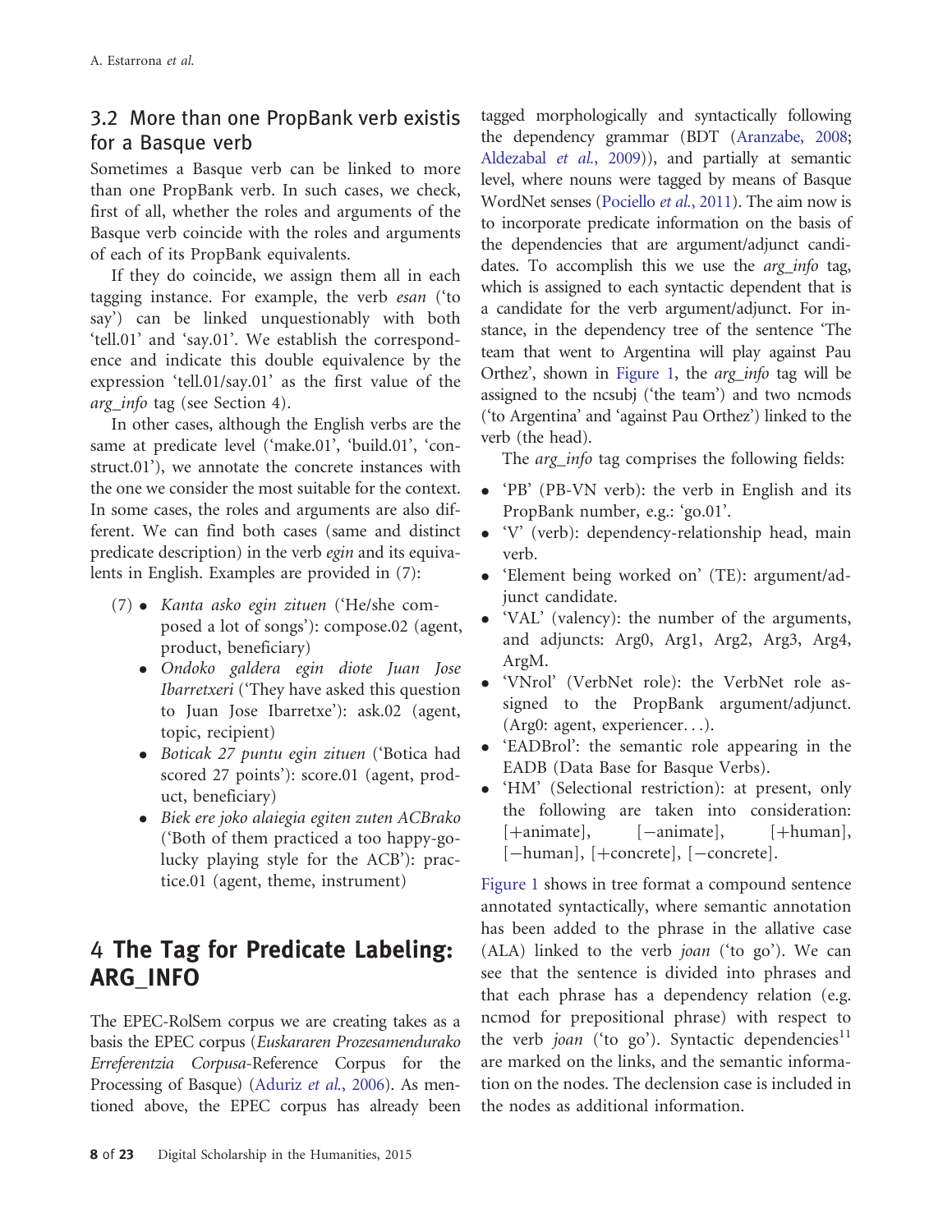Here we have the dependency tagging corresponding to the example in [Figure 1](#page-3-0):

ncmod (ala, joan, Argentinara, Argentinara) auxmod (-, joan, zen) cmod (erlt, taldea, joan, zen) ncsubj (abs, egongo, taldea, taldea, subj) auxmod (-, egongo, da) postos (gen, kontra, Pau\_Orthezen) ncmod (-, egongo, kontra, kontra)

Example 8 illustrates the *arg\_info* tag that corresponds to the ncmod Argentinara ('to Argentina' (PP)) in [Figure 1](#page-3-0).

(8) arg\_info: (go.01, joan, Argentinara, Arg2, Destination, end location,  $-12$ )

# 5 Some Basic Resources and Preprocesses

Before discussing the methodology we use, we will briefly describe the resources (Section 5.1) on which we based the project as well as the automatic procedures (Section 5.2) that we have been able to employ to facilitate the tagging task.

#### 5.1 Basic resources

In this section we will describe two basic resources we have used to carry out the annotation task.

#### 5.1.1 The EADB (data base for Basque Verbs)

Our starting point is the work carried out in [\(Aldezabal, 2004\)](#page-19-0), which involved an in-depth study of 100 verbs for Basque from EPEC and created the first version of the EADB. Aldezabal defined a number of syntactic-semantic frames (SSF) for each verb. Each SSF is composed of semantic roles and the corresponding declension case that syntactically performs each role. The SSFs that have the same semantic roles define a coarse-grained verbal sense, and are considered syntactic variants of an alternation. Different sets of semantic roles reflect different senses. This is similar to the PropBank model, where each of the syntactic variants (equivalent to a frame) pertains to a verbal sense (similar to a roleset).

[Aldezabal \(2004\)](#page-19-0) defined a specific inventory of semantic roles; the set of semantic roles associated with a verb identifies its different meanings. The semantic roles specified are: Theme, Affected Theme, Created Theme, State, Location, Time, End Location, End State, Start Location, Path, Start point, Destination, Experiencer, Cause, Source, Container, Content, Feature, Activity, Measure, Manner. In addition, Aldezabal identified a detailed set of types of general predicates to facilitate the classification of verbs from a broad perspective in such a way that the meaning of the verbs is expressed from a cognitive point of view. The predicates are the following: Change of State of an Entity, Change of Location of an Entity, Change of an Entity, Creation of an Entity, Activity of an Entity, Interchange of an Entity, To contain an Entity, Assignment of a Feature to an Entity, Existence of an Entity, Location of an Entity, State of an Entity, Description of an Entity, Expression of a Supposition.

Here is an example of an EADB verb entry:

- joan.1 ('to go'): entity in motion affected theme\_ABS; start location/path\_ABL; end location\_ALA affected theme\_ABS; start location [+animate] DAT; end location ALA
- joan.2 ('to go'): feature that disappears from an entity container DAT; content [-animate, -concrete]\_ABS
- joan.3 ('to go'): to assign a feature to an entity theme\_DAT; feature\_ABS

#### 5.1.2 Mapping between Basque and English verbs based on Levin's classification

[Aldezabal \(1998\)](#page-19-0) compares English and Basque verbs based on Levin's alternations and classification. For this purpose, all the verbs in [\(Levin,](#page-21-0) [1993\)](#page-21-0) were translated, first considering the semantic class and then focusing on the similarities in the syntactic structure of verbs in English and Basque. The main advantage of having linked the Basque verbs to Levin classes lies in the fact that other resources like PropBank and VerbNet lexicon are also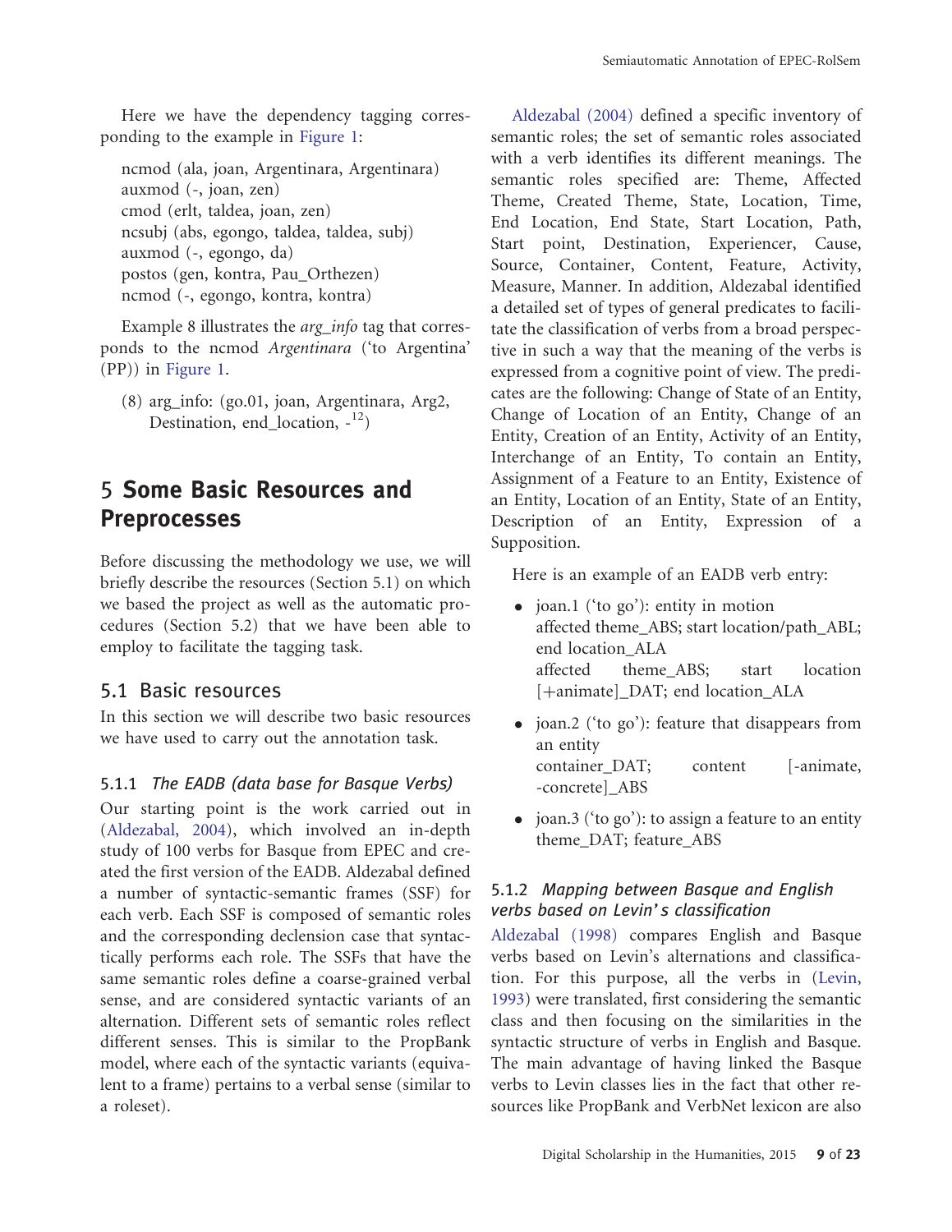| 37.1 | esan, erran                        |
|------|------------------------------------|
| 37.2 | esan, erran                        |
| 45.4 | teinkatu, tinkatu, gogortu         |
| 29.3 | deitu, izendatu, -tzat hartu/eduki |
| 55.1 | bukatu, amaitu                     |
| 31.1 | izutu, izuarazi                    |
| 31.1 | izua sartu, ikaratu                |
| 22.4 | sokaz lotu                         |
| 33   | eskertu, eskerrak eman             |
|      |                                    |

Table 10 Some examples of the links between verbs in Levin's classification and Basque verbs

linked to Levin classes and contain information about semantic roles. Verbs in a particular Levin class display regular behavior (according to diathesis alternation criteria) that is different from verbs belonging to other classes. Also the classes are semantically coherent and verbs belonging to the same class share the same semantic roles. Table 10 shows some examples of the links between verbs in [\(Levin, 1993](#page-21-0)) and Basque verbs.

### 5.2 The automatic preprocess

In this section we will describe the main automatic preprocess we have performed to facilitate the tagging task.

#### 5.2.1 Comparison of the Levin classes in our mapping with the PropBank database

Drawing on the resources described above, we carried out an automatic preprocess in which two tasks were automated:

- (1) If our Basque–English mapping contains an English equivalent for a Basque verb in EPEC, the PB-VN information for that English verb has been made visible in the tagging tool AbarHitz (Díaz de Ilarraza et [al.](#page-20-0), [2004\)](#page-20-0).
- (2) Some of the information contained in the EADB has been linked to the EPEC corpus.

More detailed descriptions of these two tasks follow.

(1) Since we already had a mapping between some Basque and English verbs in terms of the Levin class, we were able to obtain automatically the PB-VN information for each of these verbs. However, our mapping was done some time ago, and the Levin classes in PB-VN have since been revised: classes and subclasses have been added, erased, and modified. Thus, we implemented a simple algorithm to compare the classes in [\(Levin,](#page-21-0) [1993](#page-21-0)), used in our mapping, and the classes in PB-VN. The results of the comparison fall into four categories:

- Equal: the cases in which the identification of the class for a verb had not changed since the mapping was done. For instance, 'to glue' and 'to go' remained in classes 22.4 and 47.7, respectively. This category represented 74.92% of the cases.<sup>13</sup>
- Subclass: a new subclass had been defined in PB-VN (9.46%).
- Changed: a Levin class in PB-VN had changed and there was no direct correspondence between our mapping and the one in PB-VN (2.7%).
- Missing: the verb was not included in PB-VN or it has not assigned a Levin class (12.8%).

[Table 11](#page-10-0) shows a sample of the results of the comparison between the classes in [\(Levin,](#page-21-0) [1993](#page-21-0)) and the classes in the current PB-VN data.

Verbs falling into the first and second categories (84.38%) were linked to PB-VN and their information displayed in the AbarHitz annotation tool.

(2) Adding the information contained in the EADB into EPEC.

This process involves taking the sentences in the EPEC corpus that contain EADB verbs and, with the aid of the information contained in the EADB, automatically creating a role tag for each of the syntactic occurrences of the arguments of the verb on the basis of the declension case.

In this way, while arguments with nonambiguous declension cases are automatically annotated, ambiguous cases must be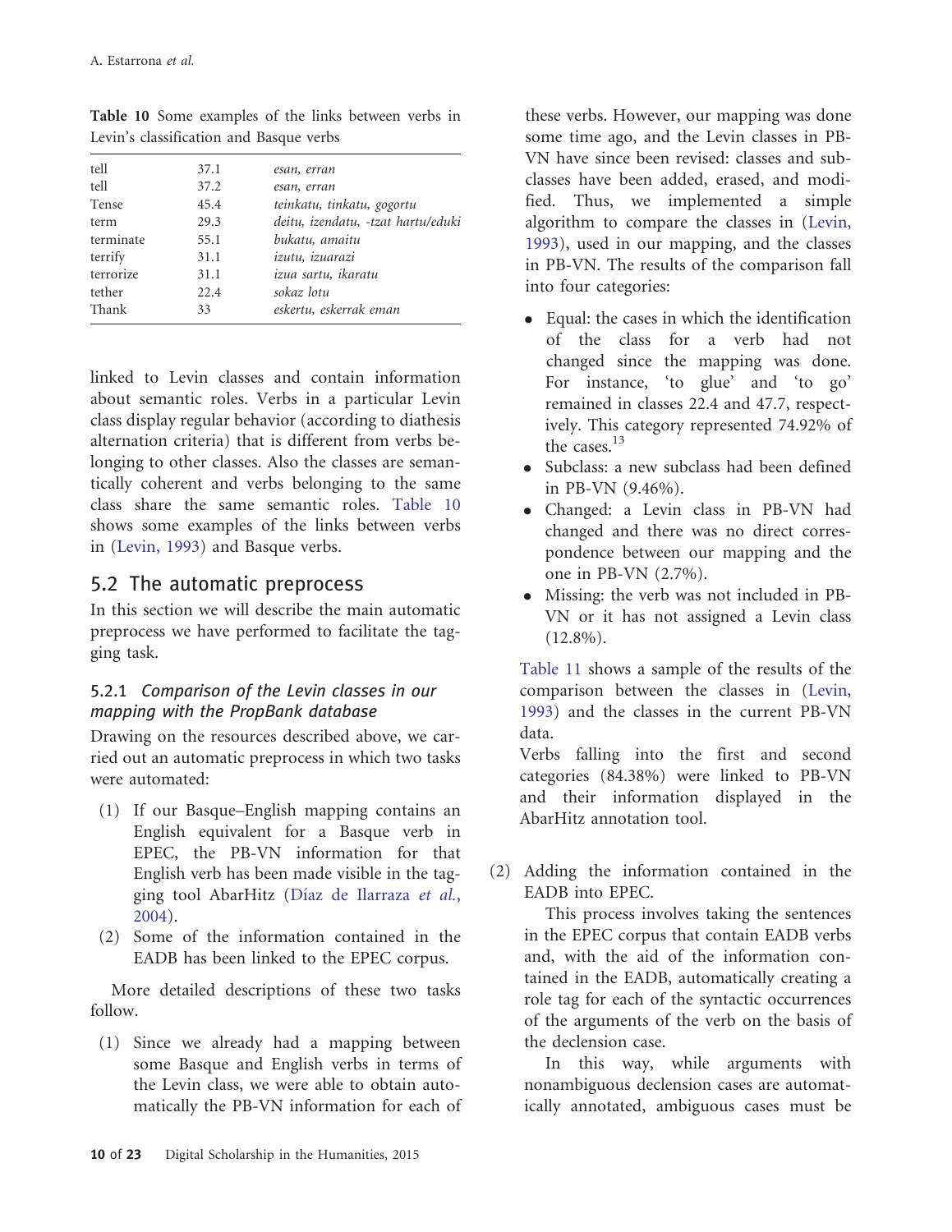| Levin' verbs | Levin's<br>classes | The class in<br><b>PB-VN</b> | <b>Results</b>  |
|--------------|--------------------|------------------------------|-----------------|
| adjudicate   | 29.4               |                              | <b>MISSING</b>  |
| tattoo       | 29.1               | 25.1                         | <b>CHANGED</b>  |
| tell         | 37.1               | $37.1 - 1$                   | <b>SUBCLASS</b> |
| tell         | 37.2               | $37.2 - 1$                   | <b>SUBCLASS</b> |
| tense        | 45.4               | 45.4                         | EOUAL           |
| term         | 29.3               | 29.3                         | <b>EOUAL</b>    |
| terminate    | 55.4               | 55.4                         | <b>EOUAL</b>    |
| terrify      | 31.1               | 31.1                         | <b>EOUAL</b>    |
| terrorize    | 31.1               | 31.1                         | <b>EOUAL</b>    |
| tether       | 22.4               | 22.4                         | <b>EOUAL</b>    |
| thank        | 33                 | 33                           | <b>EOUAL</b>    |

<span id="page-10-0"></span>Table 11 The link between verbs in Levin's classification and Basque

manually disambiguated by the annotator. The annotator can, however, draw on an automatically generated proposal that contains all the possible tags.

In (9) we can see an example of a nonambiguous case, adierazi ('to state'). The EADB includes the following information for the adierazi ('to state') verb:

(9) (a) experiencer\_ERG; theme [-animate; -concrete]\_ABS (b) experiencer\_ERG; theme [-animate;

-concrete]\_KONP

On the basis of the -ela subordinating conjunction and the ergative declension case (example 10), the preprocessing tool will prepare the arg info tags for the subordinating clause 'that Israeli helicopters bombarded the Palestinian area' and for the subject 'the witnesses' that we can see in Table 12.

(10) Israelgo helikopteroek gune palestinarrak bonbardatu zituztela adierazi zuten lekukoek. 'The witnesses stated that Israeli helicopters bombarded the Palestinian area'.

The rest of the information needs to be filled in manually.

By contrast, gertatu ('to happen', 'to be') is an example of an ambiguous case. For the second Table 12 The arg\_info of the subordinating clause and subject of *adierazi* ('to state') produced automatically on the basis of the -ela subordination conjunction and the  $-k$ ergative declension case

| ccomp_obj (konpl, adierazi, bonbardatu, zituztela)                  |
|---------------------------------------------------------------------|
| $arg_info ((-, adierazi, zituztela, -, -, theme, -human/concrete))$ |
| ncsubj (erg, adierazi, lekukoek, lekukoek, subj)                    |
| arg_info (-, adierazi, lekukoek, -, -, experiencer, -))             |

Table 13 The arg\_info of the subject of gertatu ('to be'), produced automatically on the basis of the absolutive declension case

ncsubj (abs, gerta, babespen, egokia, subj) arg\_info (-, gerta, babespen, -, -, gaia ('theme'), -) arg\_info (-, gerta, babespen, -, -, egoera ('state'), -)

sense of gertatu (state of an entity 'to be', 'to end up'), the EADB offers the following information:

2 gaia ('theme')\_ABS; egoera ('state')\_ABS

As can be seen, the two arguments are syntactically realized with the same declension case (ABS). As a consequence, the automatic system creates two labels for each which need to then be manually disambiguated (see example 11 and Table 13):

(11) Espezieen babespen egokia gerta dadin, habitat bera babestu egin behar da. 'For the best protection of the species, their habitat must be protected'.

So the annotator must decide the verb sense corresponding to the instance and consecuently, the role assigned to the argument.

# 6 The Development of the Methodology

In this section we will describe the methodology used to tag the EPEC corpus with the corresponding predicate level information. The methodology used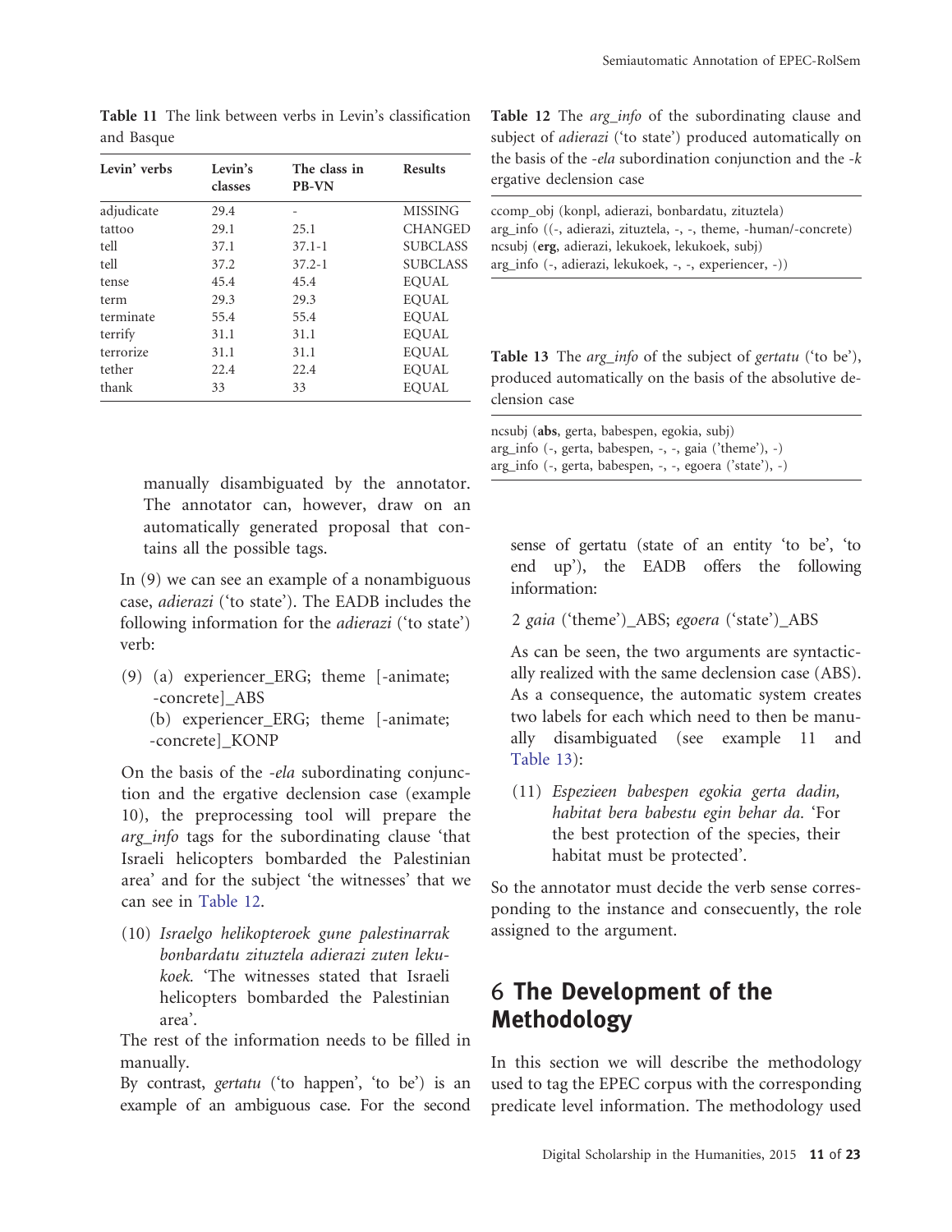had three main steps, each composed of several subtasks:

- (1) Preliminary approach.
- (2) Design of the methodological basis.
- (3) Final methodology and its application on the rest of the verbs.

### 6.1 Preliminary approach

The objective of this phase was two-fold: (1) to select the appropriate model for semantic role annotation and (2) to create general annotation guidelines that could serve as the basis for annotating the EPEC corpus.

With this aim three annotators processed 50 instances each of the verbs esan ('to say', 'to tell', 'to call'), adierazi ('to explain', 'to state'), and eskatu ('to ask for', 'to demand'), testing how well they could be modeled by the PB-VN models. These verbs were selected because they appear frequently in the corpus but do not present a high level of complexity in terms of ambiguity (we set aside the analysis of verbs like egin 'to do' and izan 'to be' because they present a high level of ambiguity and usually appear integrated into complex expressions).

This preliminary work resulted in a set of general guidelines on predicate level labeling for Basque verbs. The guidelines are constantly updated during the annotation process.

We will use the verb *esan* as an example to illustrate the process the three annotators carried out.

- (1) The information each verb has in the EADB database was checked. In this case the verb esan has two associated senses or general predicates:
	- (a) 'to tell somebody to do something', 'to express an idea', 'to narrate or give a detailed account of': experiencer  $[+$ human $]$  (ERG); theme [-concrete] (ABS/KONP)
	- (b) 'to assign an attribute/quality to an entity' startpoint [+human] (ERG); goal (DAT); attributive (ABS)
- (2) The annotators found the equivalent verb in English for each sense; here, they could use the mapping we built between Basque and English verbs on the basis of Levin's

classification, discussed in Section 5.2.1. In the case of esan, possible translations are: 'to say', 'to tell', 'to call'.

(3) The annotators chose from the PB-VN resource the roleset associated with the actual verb sense at hand. Table 14 shows the description of the above-mentioned verbs in PB-VN:

Table 14 The verbs 'say', 'tell', and 'call' in PB-VN

| To express an idea                   |                  | To assign an<br>attribute |  |
|--------------------------------------|------------------|---------------------------|--|
| say.01                               | tell.01          | call.01                   |  |
| vncls: say-37.7                      | vncls: tell-37.1 | yncls: dub-29.3           |  |
| Arg0: agent                          | Arg0: agent      | Arg0: agent               |  |
| Argl: topic                          | Argl: topic      | Arg1: theme               |  |
| Arg2: recipient<br>Arg3: attributive | Arg2: recipient  | Arg2: predicate           |  |

(4) They annotated the instances based on the information found in PB-VN.

Our experience with this first annotation round validates our previous decision to use the PB-VN model in the annotation process (but see Sections 2 and 3 for a description of some instances where we depart from the PB-VN model).

### 6.2 Establishing the Methodological Basis

The methodology used to tag the EPEC corpus with the corresponding predicate level information has undergone a process of continuous refinements. In this section we present the different steps we have worked on to establish the most suitable methodology.

#### 6.2.1 Manual creation of the BVI for the verbs contained in EADB database

Once we selected the PB-VN model as our annotation scheme, we tagged the instances of the 100 verbs in our database (EADB) that were examined in depth in ([Aldezabal, 2004](#page-19-0)). Our aim was to improve and refine our understanding of the behavior of Basque verbs. In addition, we adapted our tool in such a way that the human annotator was provided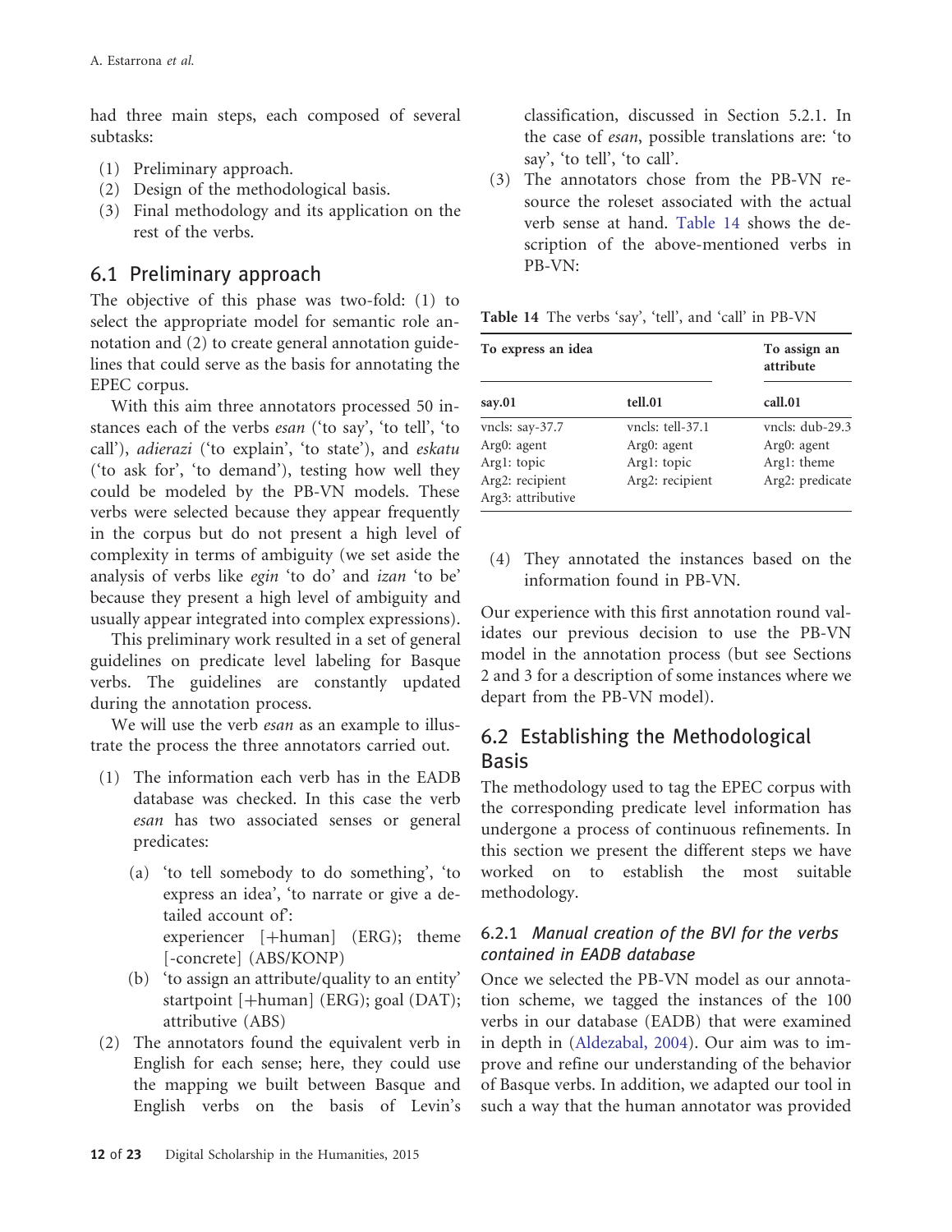with part of the information contained in the EADB by means of an automatic process.

The goal of this step was to have three human annotators annotating manually a sample set of instances of 97 verbs, leaving the completion of the task to a future automatic process. As a first step, about 120 instances of the verbs were selected and distributed among the annotators; thus, each annotator tagged 40 instances of each verb under study. After the complete annotation of 120 instances of the first 22 verbs, we decided to reduce the number of instances to 20 (about 60 instances in total, since there were three annotators).

This step resulted in a complete set of annotation guidelines ([Aldezabal](#page-19-0) et [al.](#page-19-0), [2010c\)](#page-19-0). In addition, a complete model for the 97 verbs analyzed was manually created (7,244 occurrences).

Before proceeding to the annotation task, we wanted to ensure the quality of both the annotations and the guidelines. For that purpose, we carried out an evaluation of the performed task. The next section summarizes the work done ([Aldezabal](#page-20-0) [et al.](#page-20-0)[, 2011](#page-20-0)) regarding the evaluation task, emphasizing the main conclusions.

#### 6.2.2 Evaluation: results and conclusions

The evaluation was carried out in two rounds and with three verbs: *adierazi* ('to state'), *izan* ('to be'), and etorri ('to come'). The aim was to use the conclusions from the first evaluation to make the necessary criteria adjustments to then use these adjusted criteria to annotate other files of the same verbs, and finally evaluate any possible improvements.

In the first step, and given that it determines the other properties, we first measured the agreement between annotators regarding selecting the English equivalent (argument role, argument number, adjunct role, etc.). Table 15 shows the Cohen's Kappa ([Carletta, 1996](#page-20-0)) results:

Table 15 Cohen's Kappa on selected senses

| adierazi | 1.000    |
|----------|----------|
| izan     | 0.939    |
| etorri   | $-0.120$ |

Table 16 Kappa measures taking into account two variables: the English equivalent and the valence

| English equivalent $+$ valence |       |  |
|--------------------------------|-------|--|
| adierazi                       | 1.000 |  |
| izan                           | 0.950 |  |
| etorri                         | 0.232 |  |

Table 17 Kappa measures taking into account three variables: the English equivalent, the valence and the semantic role

| English equivalent + valence + role |       |  |  |
|-------------------------------------|-------|--|--|
| adierazi                            | 0.783 |  |  |
| izan                                | 0.846 |  |  |
| etorri                              | 0.231 |  |  |

In addition, we obtained other data with Cohen's Kappa: the agreement in verb sense and valence (Table 16), and the agreement in verb sense, valence, and semantic role (Table 17).

Table 15 shows that, in the case of adierazi ('to state') and izan ('to be'), there was considerable agreement between the two annotators when selecting the sense, and, consequently, the English equivalent. But in the case of etorri ('to come') the Kappa was very low. Moreover, it should be noted that all cases of agreement in etorri ('to come') concerned the first sense; in the other two senses that appeared in the text there was no agreement. This suggested that the distinction between the two senses is not sufficiently clear.

Tables 16 and 17 show that when the semantic role is taken into account, the Kappa values of adierazi ('to state') and izan ('to be') decrease slightly. Checking the results by hand, we detect the disagreements occur when assigning a role to the adiuncts.

One conclusion regarding the coverage of the guidelines, then, was that the criteria for assigning a role to the modifier needed to be refined. (Some disagreements, of course, are unavoidable. For instance: in hitzaldian adierazi ('express in a speech'), one annotator might regard the INE (inessive) phrase as time and the other one as place).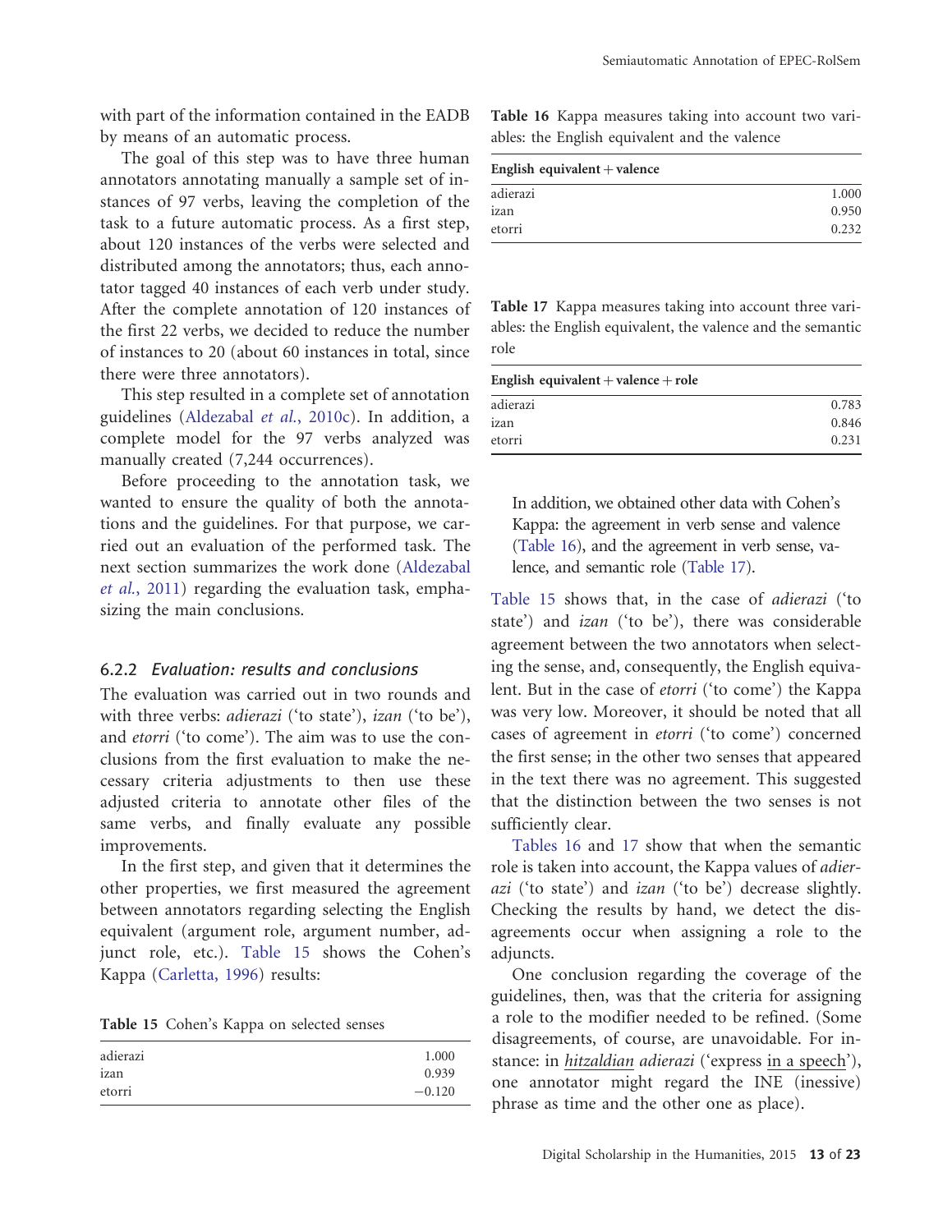Multi-lexical units (MLU) were also a source of disagreements. We do not tag verbs as parts of locutions, but this is not always evident. For instance, in the example Sharonen jarrera probokatzailea zertara datorren galdetu zuen Mubarakek (Lit. 'Mubarak asked what Sharon's provocative attitude comes for' [has as its purpose]), one annotator considered zertara etorri ('come for what' [has as its purpose]) as MLU and the other one did not.

However, the main problem was that although the annotators agreed when selecting the English equivalent, disagreements appeared when tagging other features such as the number of the argument and the role. Sometimes one annotator followed the EADB while the other one followed PB-VN. Moreover, confusion arose when applying the criteria in the guidelines (derived both from EADB and PB-VN).

Confusion was particularly common in the case of the verb etorri ('to come'). For instance, in PB-VN 'come.01' contains an Arg2\_Extent that is not possible in Basque (see Section 3.1). Although the role does not exist for this verb, one annotator continued using the numbered Arg2 for a different role (Arg2: Start point), while the other annotator left aside the argument numbered 2, maintaining the argumentrole link of PB-VN (Arg3: Start point).<sup>14</sup>

Other disagreements occurred when tagging Arg1. PropBank always assigns the role Theme to Arg1, but as discussed in Section 2.1, we decided not to apply this criterion, so in the unaccusative verb 'come.01' we tag the subject as Arg0\_Theme. However, sometimes one of the annotators relied directly on the PB-VN information which resulted in discrepancies between the annotators.

The main conclusion we drew from these problems was that it is crucial to edit the verb entry completely before beginning to annotate, so that English equivalent, the numbered arguments, and the roles assigned are absolutely clear. For instance the verb etorri ('to come'): (1) Change of location

> V: etorri PB-VN: come.01 VAL: Arg0, VNrole: Theme, EADBrole: affected theme\_ABS VAL: Arg1, VNrole: Source/path, EADBrole: start location/path\_ABL

VAL: Arg2, VNrole: Destination, EADBrole: end location\_ALA

(2) Creation process

V: etorri PB-VN: come.03 / come.09 (come out) VAL: Arg0, VNrole: Theme, EADBrole: created theme ABS,  $SR<sup>15</sup>$ : -concrete VAL: Arg1, VNrole: Location, EADBrole: source\_ABL, SR: -animate/\_DAT, SR:  $+$ animate

(3) Containing of an entity

V: etorri PB-VN: be.02 VAL: Arg0, VNrole: Theme, EADBrole: content\_ABS, SR: -animate VAL: Arg1, VNrole: Location, EADBrole: container\_INE, SR: -animate

(4) Description of an entity

V: etorri PB-VN: be.01 VAL: Arg0, VNrole: Topic, EADBrole: theme\_ABS VAL: Arg1, VNrole: Attributive, EADBrole: feature\_ABS

After applying this principle, the results of the second step—which annotated the same verbs in a number of different files—showed a significant improvement. Tables 18–20 show the same measures after refining the criteria.

|  | Table 18 Cohen's Kappa on selected senses |  |  |  |  |
|--|-------------------------------------------|--|--|--|--|
|--|-------------------------------------------|--|--|--|--|

| adierazi | 0.854 |
|----------|-------|
| izan     | 0.910 |
| etorri   | 0.781 |

Table 19 Kappa measures taking into account two variables: the English equivalent and the valence

| English equivalent $+$ valence |       |
|--------------------------------|-------|
| adierazi                       | 0.922 |
| izan                           | 0.930 |
| etorri                         | 0.818 |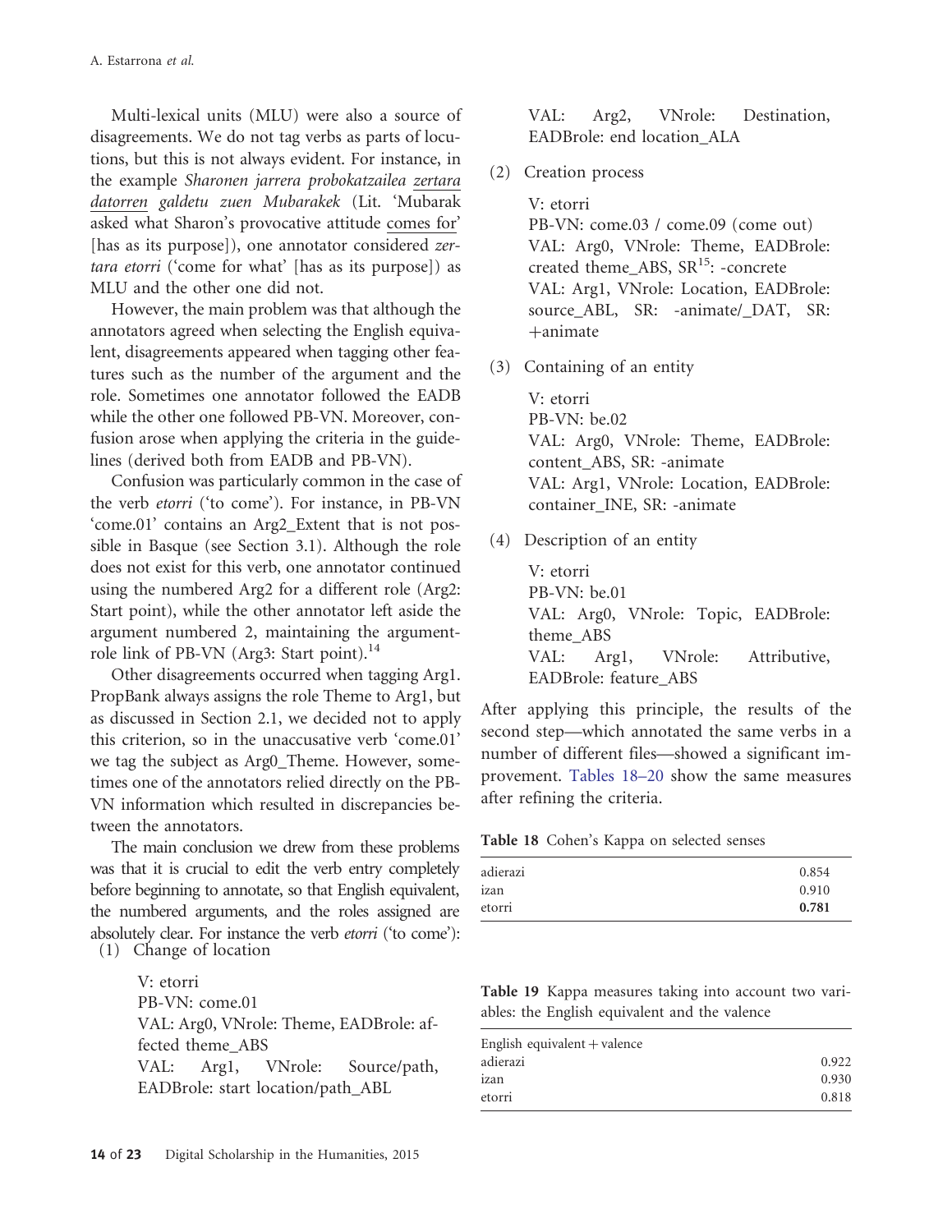Table 20 Kappa measures taking into account three variables: the English equivalent, the valence and the semantic role

Table 22 Percentage of the occurrences of Basque declension case and role pair

| 101C                                |       | Case/Role ERG |         | <b>ABS</b> | ALA              | <b>ABL</b> | denb. <sup>16</sup> |
|-------------------------------------|-------|---------------|---------|------------|------------------|------------|---------------------|
| English equivalent + valence + role |       | Agent         | 8(9688) |            |                  |            |                     |
| adierazi                            | 0.808 | Patient       |         | 35 (% 85)  |                  |            |                     |
| izan                                | 0.869 | Product       |         |            | $1 \ (96 \ 100)$ |            |                     |
| etorri                              | 0.740 | Material      |         |            |                  | 1(9650)    |                     |
|                                     |       | <b>TMP</b>    |         |            |                  |            | 2(96100)            |
|                                     |       | <b>MNR</b>    |         | 2(964)     |                  |            |                     |
|                                     |       | ADV           |         | 3(967)     |                  |            |                     |
|                                     |       |               |         |            |                  |            |                     |

Table 21 Syntactic-semantic combinations of the 'aldatu\_alter.01/change.01' verb

| BasqueV | PropBankV          | VerbNet role      | Basque declension case |
|---------|--------------------|-------------------|------------------------|
| aldatu  | alter.01/change.01 | Agent-Patient-NEG | erg-par-neg            |
| aldatu  | alter.01/change.01 | Patient-NEG       | abs-neg                |
| aldatu  | alter.01/change.01 | Patient-TMP       | abs-ine                |
| aldatu  | alter.01/change.01 | Patient-ADV       | abs-abs                |
| aldatu  | alter.01/change.01 | Patient-MNR       | abs-gen                |
| aldatu  | alter.01/change.01 | Patient-LOC       | abs-                   |
| aldatu  | alter.01/change.01 | Patient-PRP       | abs-helb               |
| aldatu  | alter.01/change.01 | Agent-Patient     | erg-abs                |

After the improvements, we achieved a high agreement. We can therefore affirm, first, that the PB-VN model serves our purposes, even if we needed to make some adaptations to it, and second, that after applying the improvements made on the basis of the first evaluation (better definition of adjunct role assignment and adjustment of the criteria for applying the PB-VN model) the guidelines have a satisfactory coverage and quality. Furthermore, we conclude that to secure satisfactory results, an essential step in the methodology is to edit each verb entry completely before beginning to annotate its specific instances.

#### 6.2.3 A semiautomatic annotation process applied to the remaining instances of the EADB verbs

The evaluation that we performed corroborated the quality of our manual annotation. Our next step was to annotate automatically the remaining instances of the verbs drawing on the manually created lexicon and the manual tagging performed on a smaller sample.

We obtained the set of associated syntactic-semantic combinations automatically for each verb (see the example in Table 21).

Once we had established the syntactic-semantic combinations, we could assign the frequency of appearance of each case associated with a concrete semantic role. In this way we obtained the information shown in Table 22 (please refer to the verb aldatu ('to change') in Table 21).

The annotation tool was adapted so that for the 100 verbs, the tool automatically offers information about the instances not annotated manually. The tag corresponding to an association between a case and a semantic role was proposed to the human annotators only if that association had a frequency greater than or equal to 50%. In order to facilitate the work of the human annotators, it was also necessary to assign the argument number to each case– role association. Therefore, to establish, with a minimal error rate, the argument number for each case– role pair and, in some cases, the link with the PB-VN verb, we developed several heuristics that made use of the manual lexicon. This process facilitated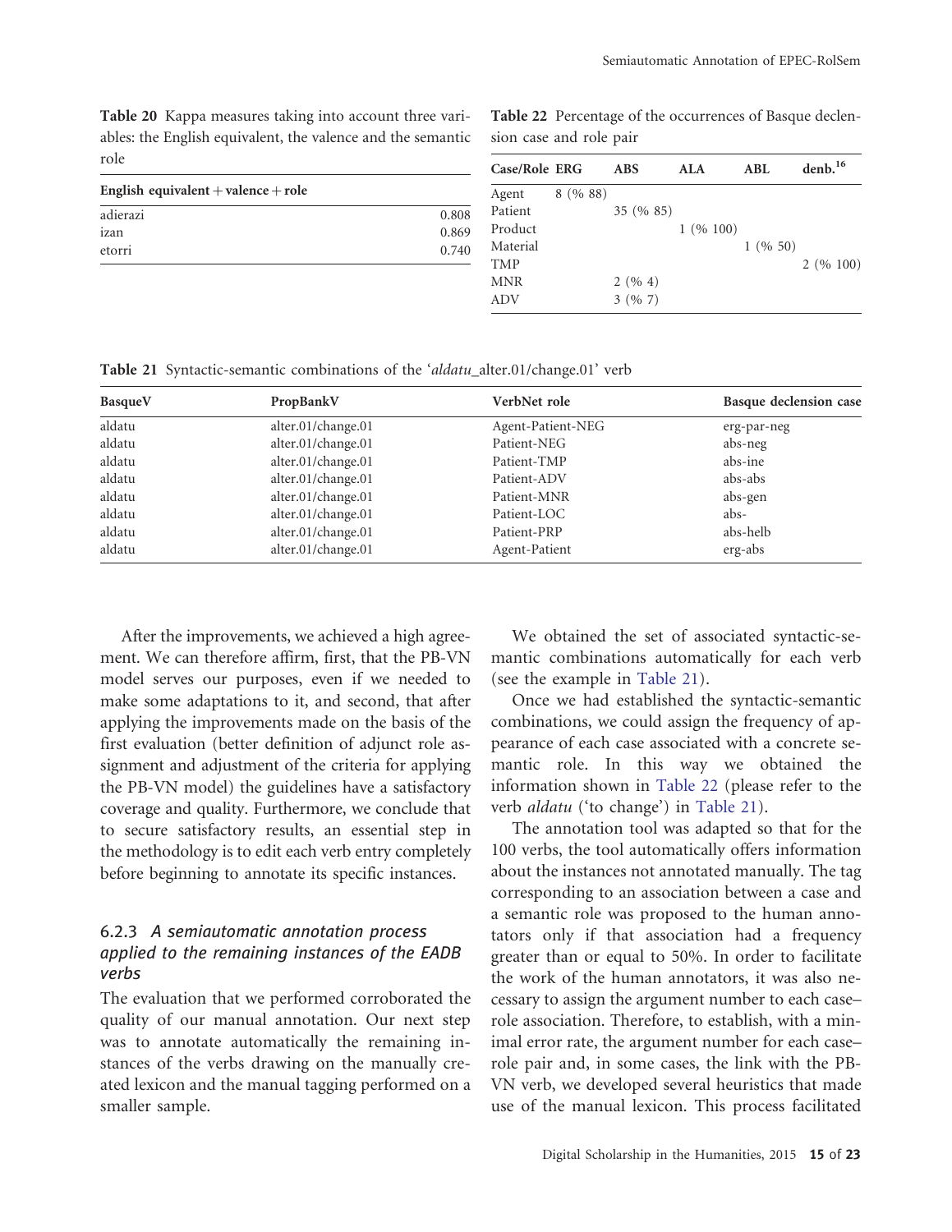| joan_go.01       |             |                            |
|------------------|-------------|----------------------------|
| Arg <sub>0</sub> | theme       | affected theme (ABS)       |
| Argl             | source/path | point of depart/path (ABL) |
| Arg <sub>2</sub> | destination | end point (ALA/ABU)        |
|                  |             |                            |

Table 23 The 'joan\_go.01' verb in the BVI lexicon

| <b>Table 24</b> The <i>ikasi</i> learn.01/study.01' verb in the BVI |  |  |  |  |  |  |  |  |  |
|---------------------------------------------------------------------|--|--|--|--|--|--|--|--|--|
|---------------------------------------------------------------------|--|--|--|--|--|--|--|--|--|

|                  | ikasi learn.01/study.01 |                                       |
|------------------|-------------------------|---------------------------------------|
| Arg <sub>0</sub> | agent                   | experiencer [+human] (ERG)            |
| Argl             | topic                   | activity (ABS/KONP/INE <sup>3</sup> ) |
| Arg <sub>2</sub> | source                  | $- (ABL)$                             |

the annotation work substantially: in 70% of the cases the tagging proposed was completely correct, while in the remaining 30%, the annotation, while useful, required some type of correction. The heuristics implemented drew on the results of the manual classification work in which different sets of verbs were identified. Each set is associated with an automatic procedure depending on its semantic features. During the partial manual tagging process, we distinguished four groups of verbs:

- Verbs that have a unique sense and unique equivalent in PB-VN (41%). Table 23 shows one example: the verb joan ('go.01') with its corresponding PB-VN verb, argument number, and semantic role–case association. For this type of verbs all fields are proposed automatically on the basis of a combination of the manual lexicon and automatic statistics.
- Verbs that have a unique sense but multiple equivalents in PB-VN (13%). One example of such verbs is the verb *ikasi* 'learn.01/study.01', shown in Table 24 with its corresponding PB-VN verb, argument number, and semantic role–case association. For these verbs, the annotation tool offers all possible equivalents in the first field and the verb is then disambiguated manually based on the sentence context. The remaining fields are assigned automatically on the basis of the manual lexicon.

| Table 25 The verb izan in the BVI |  |
|-----------------------------------|--|
|-----------------------------------|--|

| izan             |                  |           |                  |
|------------------|------------------|-----------|------------------|
| $1 - izan$ be.02 | Arg <sub>0</sub> | theme     | theme (ABS)      |
|                  | Argl             | location  | location (INE)   |
| $2$ - izan be.01 | Arg <sub>0</sub> | topic     | theme (ABS/KONP) |
|                  | Argl             | Attribute | feature (ABS)    |
| 3- izan have.03  | Arg <sub>0</sub> | theme     | container (ERG)  |
|                  | Argl             | theme     | content (ABS)    |

- Verbs that have multiple senses, each of which is associated with a unique equivalent (16%). Their treatment is not straightforward. Based on the distinctive declension cases each sense presents, the annotation tool proposes a PB-VN verb and its corresponding valency and semantic role–case association. For example, in the verb izan, shown in Table 25, the presence of the inessive case in a non-tagged instance of the verb prompts the automatic assignment of the 'be.02' sense to that instance; in the same way, the case KONP prompts the selection of the 'be.01' sense and hence also its corresponding PB-VN information.
- $\bullet$  Others. In this category we group the verbs that can not be automatically treated.

We distinguish four cases:

- (1) Verbs that have multiple senses, each of which has multiple equivalents in PropBank (10%). Such cases are difficult to treat automatically, and therefore their remaining instances have been tagged manually with a human annotator deciding the sense and the PB-VN equivalent. [Table 26](#page-16-0) shows one example: the verb eskatu, which has four senses (only the first is shown in the table), each of which has multiple equivalents in PB-VN.
- (2) Verbs that have multiple senses in Basque and have a unique equivalent in PB-VN  $(4\%)$ .
- (3) Verbs that have two senses in Basque and have a unique sense in PB-VN (1%).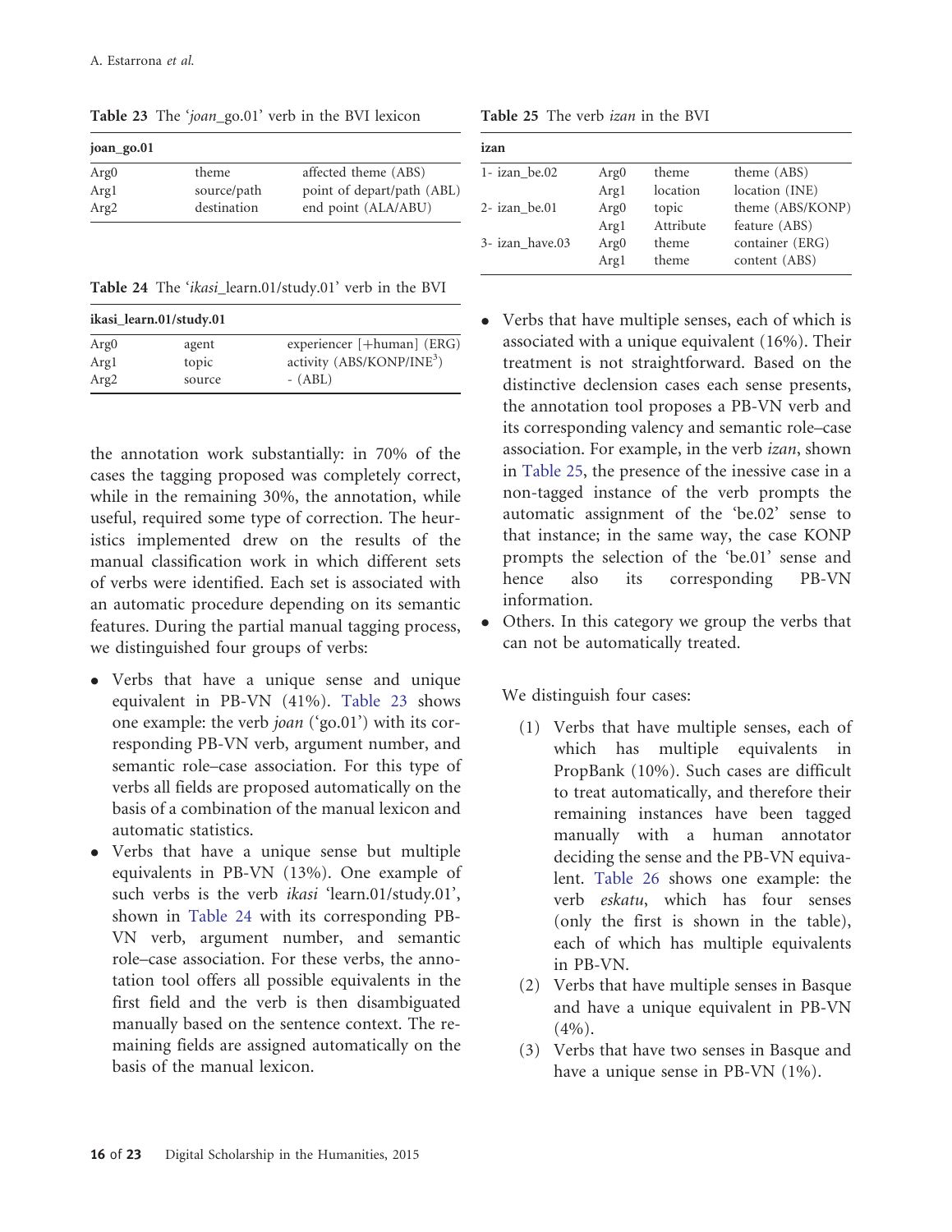<span id="page-16-0"></span>Table 26 The first sense of the eskatu verb in the BVI

| eskatu              |                  |             |                   |
|---------------------|------------------|-------------|-------------------|
| 1- eskatu ask.02    | Arg <sub>0</sub> | agent       | experiencer (ERG) |
|                     | Argl             | proposition | theme (ABS/KONP)  |
|                     | Arg <sub>2</sub> | patient     | $-$ (DAT)         |
| 1- eskatu order.02  | Arg <sub>0</sub> | agent       | experiencer (ERG) |
|                     | Argl             | theme       | theme (ABS/KONP)  |
|                     | Arg <sub>2</sub> | beneficiary | - $(DES^{18})$    |
|                     | Arg3             | source      | $-$ (DAT)         |
| 1- eskatu demand.01 | Arg <sub>0</sub> | agent       | experiencer (ERG) |
|                     | Argl             | proposition | theme (ABS/KONP)  |
|                     | Arg <sub>2</sub> | patient     | $-$ (DAT)         |
| 1- eskatu claim.01  | Arg <sub>0</sub> | agent       | experiencer (ERG) |
|                     | Argl             | topic       | theme (ABS/KONP)  |
|                     | Arg <sub>2</sub> | recipient   | $-$ (DAT)         |

(4) Verbs that have multiple senses in Basque and multiple equivalents in PB-VN or new senses not present in the BVI lexicon  $(3\%)$ .

As it is clear from the above, the semiautomatic methods (syntactic frames and lexicon) can be applied in the first three cases, resulting in 70% of verbs being processed semiautomatically and correctly. In the rest of the cases, we have used frequent syntactic patterns: if a case/semantic role pair appears in more than 50% of instances, that case/semantic role pair has been automatically assigned and then manually disambiguated.

#### 6.2.4 Enrichment of the BVI by means of automatic tagging

The work described above has resulted in the enrichment of the information present in the EADB as well as in the creation of a lexicon derived from the tagging of the first instances. In particular, our work has resulted in the addition of new senses and new correspondences to PB-VN to these resources. In total, we have processed 97 verbs which correspond to 143 senses. Furthermore, our use of the automatic process which proposed a tag to the annotator based on frequent association between a case and a semantic role (50% or more) substantially augmented the BVI. Compared to the manually compiled version, the enhanced BVI contained 8.32% more roles and 23.66% more cases.

#### 6.2.5 Tagging verbs not included in the EADB on the basis of Levin's classification

To assist in the annotation of verbs present in the EPEC corpus but not studied previously, we decided to implement several automatic programs. First, we decided to make use of Levin's classification [\(Levin,](#page-21-0) [1993\)](#page-21-0). Starting with the idea that verbs belonging to the same Levin class would behave similarly in relation to valency and semantic role–case pairs, we associated verbs annotated in the previous step with verbs belonging to the same Levin class which had not been annotated previously. This was possible since we already had the Levin class of all verbs in the EPEC corpus [\(Aldezabal, 2010\)](#page-19-0). [Table 27](#page-17-0) shows a sample of this study; each entry contains: (1) the verbs tagged in the previous phase (third column); (2) its corresponding Levin class (second column), and (3) the list of yet-unprocessed Basque equivalents to the English verbs present in that Levin class (first column). $^{19}$ 

Thus, we now had a list of verbs that had not yet processed and that shared a Levin class with one or more of the first 97 tagged verbs. For example, the class that contains jaso ('to lift') and eraman ('to carry'), (11.4), also contains irabazi ('to carry'). In this way we identified 97 verbs.

We analyzed these verbs and decided to apply automatic processing to those verbs that had only one sense in the tagged part and were associated with a unique PB-VN model (the case in bold in [Table 27\)](#page-17-0). In such cases the model of the tagged verb was automatically assigned to all the instances of the untagged verb based on the BVI and the results automatically obtained. In this way 27 verbs were automatically tagged (28%). The rest of the verbs were annotated manually following the final methodology, discussed in Section 6.3.

This experiment led us to conclude that the Levin's classification we have for Basque is too limited to offer automatic procedures for annotating new verbs and corpora. Consequently, we developed a methodology that, in our opinion, optimizes the combination of manual work with automatic methods, as described below.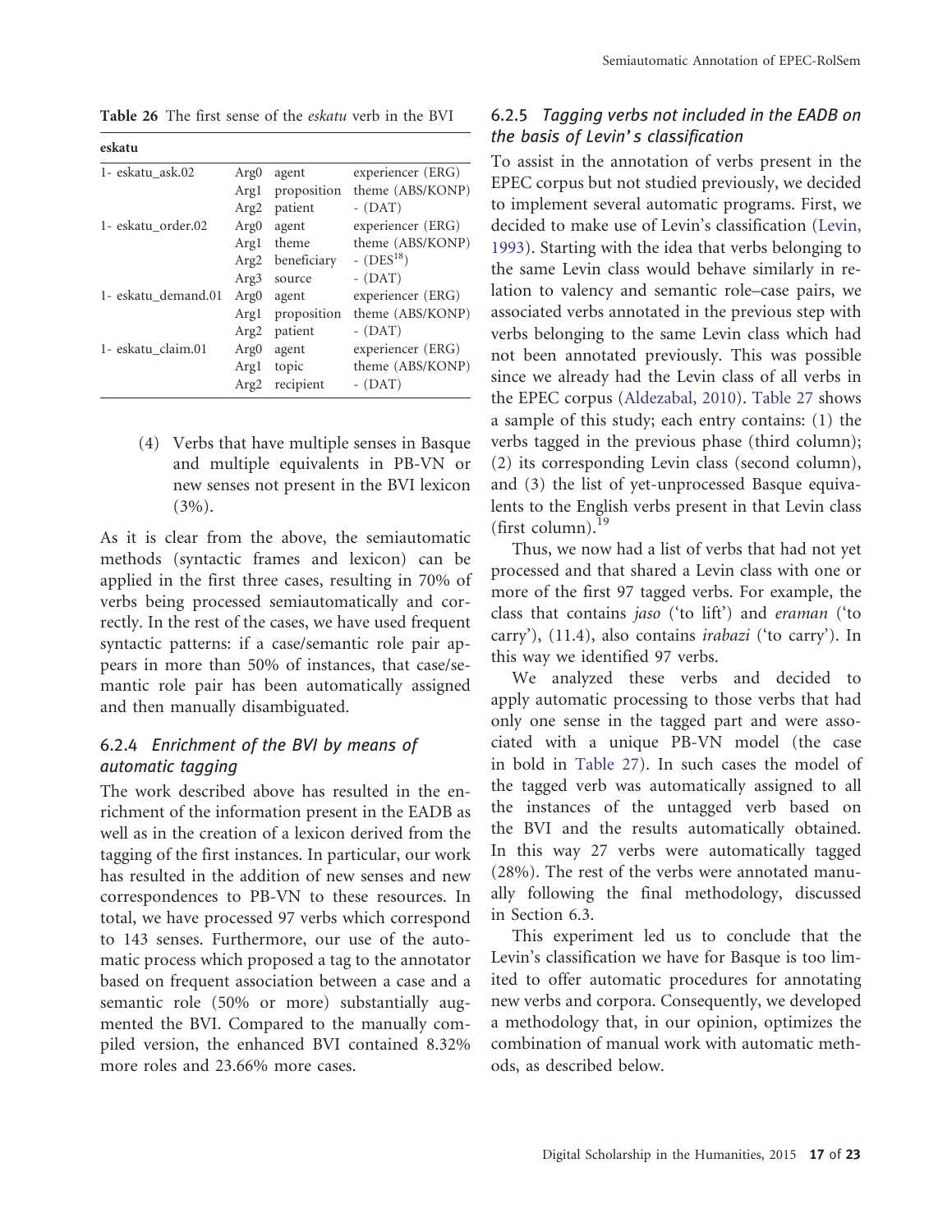| Nonannotated verb (English equivalent) | Levin class | Verb annotated                                                                          |
|----------------------------------------|-------------|-----------------------------------------------------------------------------------------|
| <i>irabazi</i> (carry)                 | 11.4        | jaso, eraman                                                                            |
| <i>irabazi</i> (earn, win)             | 13.5.1      | eskatu, lortu, iritsi, topatu, eraman, jaso, ulertu,<br>hartu, hautatu, ekarri, aurkitu |
| <i>jakin</i> (know)                    | 29.5        | adierazi, asmatu, onartu                                                                |
| <i>utzi</i> (accept)                   | 13.5.2      | eskatu, atera, jaso, hartu, hautatu, onartu                                             |
| <i>utzi</i> (admit, allow)             | 29.5        | adierazi, asmatu, onartu                                                                |
| <i>utzi</i> (cease)                    | 55.1        | amaitu, hasi                                                                            |
| <i>utzi</i> (leave)                    | 13.4.1      | eman, hornitu                                                                           |
| <i>utzi</i> (leave)                    | 13.5.1      | eskatu, lortu, iritsi, topatu, eraman, jaso, ulertu,<br>hartu, hautatu, ekarri, aurkitu |
| <i>utzi</i> (leave)                    | 13.3        | egokitu, atera, eman, eskaini, hautatu, onartu                                          |
| <i>utzi</i> (relinguish)               | 13.2        | aldatu, eman                                                                            |
| ezagutu (recognize, spot)              | 30.2        | ikusi                                                                                   |
| $(\ldots)$                             |             |                                                                                         |

<span id="page-17-0"></span>Table 27 Annotated verbs and nonannotated verbs belonging to the same Levin class



Fig. 2 Steps proposed in the final methodology.

# 6.3 The final methodology and its application to the rest of the verbs

The methodology for annotation applied so far give us a number of cues as to how to proceed to tag the remaining verbs, demonstrating: (1) the usefulness of the definition of BVI; (2) the usefulness of implementing heuristics to enrich the BVI and, (3) the need for automatic processes to facilitate the annotation task.

Concretely, the steps we propose are the following (see Figure 2):

- Select the verbs to be annotated.
- Define a preliminary lexicon in the PB/VN style.
- Manually annotate some instances of the selected verbs.
- Derive syntactic-semantic patterns from the annotated corpora compiled.
- $\bullet$ Manually enrich the preliminary lexicon.
- Carry out a semiautomatic annotation of the rest of the instances, based on both the enriched lexicon and the syntactic patterns data.
- Finally, revise manually.

We will apply the methodology described above to the annotation of the remaining verbs, proceeding from the most frequent verbs to rarer ones.

# 7 A Snapshot: The Work Team, Time Spent, and Data Developed

[Table 28](#page-18-0) shows the data developed up to the present, the time employed, and the people involved, step by step:

- Step 1: Verbs tagged in the preliminary approach.
- Step 2: Verbs tagged when setting the methodology basis (manually).
- Step 2.1: Verbs tagged when setting the methodology basis (evaluation).
- Step 2.2: Verbs tagged when setting the methodology basis (semiautomatic).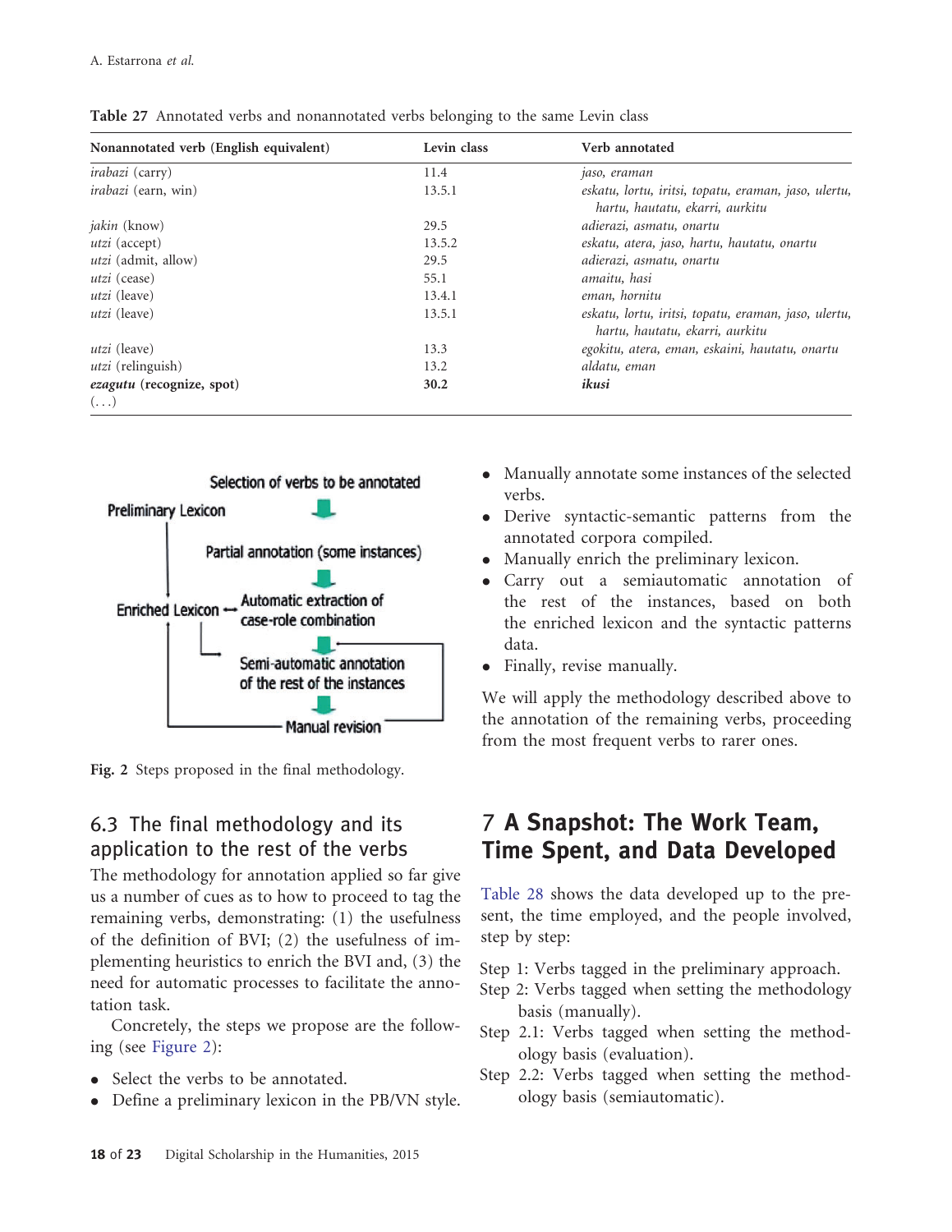|       | Person         | <b>Verbs</b> | <b>Instances</b> | Full corpus % | Tagged   | Time <sup>20</sup> | Tagged<br>corpus $%$ |
|-------|----------------|--------------|------------------|---------------|----------|--------------------|----------------------|
| 1.    | 3              | 3            | 1.007            | 3,18          | 150      | 11,53h             | 0,47                 |
| 2.    | 3              | 99           | 19.259           | 60,87         | 7.260    | 557,23h            | 22,89                |
| 2.1   | $\overline{c}$ | 3            | 5.017            | 15,85         | 350      | 26,92 h            | 1,10                 |
| 2.2   | $\mathfrak{D}$ | 99           | 19.259           | 60,87         | 11.849   | 924,2 3h           | 37,97                |
| 2.3   |                | 97           | 1.866            | 5,89          | 1.845    | 141,92h            | 5,83                 |
| 3.    |                | 75           | 5.715            | 18,06         | 1.239    | 95,30h             | 3,91                 |
| 3.1   |                | 1.186        | 4.799            | 15,16         | $\Omega$ |                    | $\mathbf{0}$         |
| Total |                | 1.457        | 31.639           | 100           | 22.343   | 1.718,69 $h^{21}$  | 70,61                |

<span id="page-18-0"></span>Table 28 Data related to the annotation in 05 November 2012

- Step 2.3: Verbs tagged when analyzing the usefulness of Levin classes (semiautomatic).
- Step 3.1: Verbs in process of tagging at present with more than 30 occurrences.
- Step 3.2: Untagged verbs with less that 30 occurrences.

It must be noted that the data presented in the table only show the annotation task. We do not include the time and personnel involved in earlier phases such as editing the entries, setting up the annotation criteria, creating the guidelines, or preparing the tool for the annotation task. Neither do we include the time spent in carrying out all the automatic processes or in reediting the verb's entries. The project has required a minimum of one linguist supervising all linguistic tasks and one computer scientist carrying out all technical aspects. In total, the work carried out up to the present has taken 2.5 years and has covered the study of the behavior of 244 verbs, the inclusion of these verbs into the BVI lexicon, and the tagging 22,343 sentences, corresponding to 70.60% of the EPEC corpus.

### 8 Conclusions and Future Work

We have presented a semiautomatic methodology for the predicate labeling of the EPEC corpus, a methodology that we have tested and whose efficiency in achieving our goals we have proved. In parallel with developing this methodology, we have also created two important resources for the computational semantic processing of Basque (BVI

and EPEC-RolSem); these resources can be consulted by means of the 'e-ROLda' tool [\(http://ixa2.](http://ixa2.si.ehu.es/e-rolda/index.php) [si.ehu.es/e-rolda/index.php\)](http://ixa2.si.ehu.es/e-rolda/index.php) which provides facilities to request information about the syntactic and semantic structure of verbs as well as examples of use.

At the time of writing, 70.60% of the EPEC corpus has been manually tagged and the 29.4% remaining has been automatically tagged with a SRL system implemented using machine learning techniques trained with the manually tagged subset. In the experiments the classifier that offers the best results is based on Support Vector Machines, 84.30 F1 score in identifying the PropBank semantic role for a given constituent and 82.90 F1 score in identifying the VerbNet role ([Salaberri](#page-21-0) et [al.](#page-21-0), [2014\)](#page-21-0). At present, we are doing the manual revision and evaluation of the automatically tagged sample. This annotation work has resulted in the development of the BVI which currently contains 1,211 verbs: (1) 244 verbs which include the 151 verbs that have more than 30 occurrences with their respective argument structure information (covering 70.60% of the sentences in the corpus) and (2) 967 verbs whose argument structure has been obtained automatically by means of a module that builds new entries from the corpus automatically tagged

Through the creation of the BVI, our work has also resulted in direct access to PropBank, VerbNet, WordNet, and FrameNet information for the verbs processed so far, which will significantly facilitate the use of these resources in future work.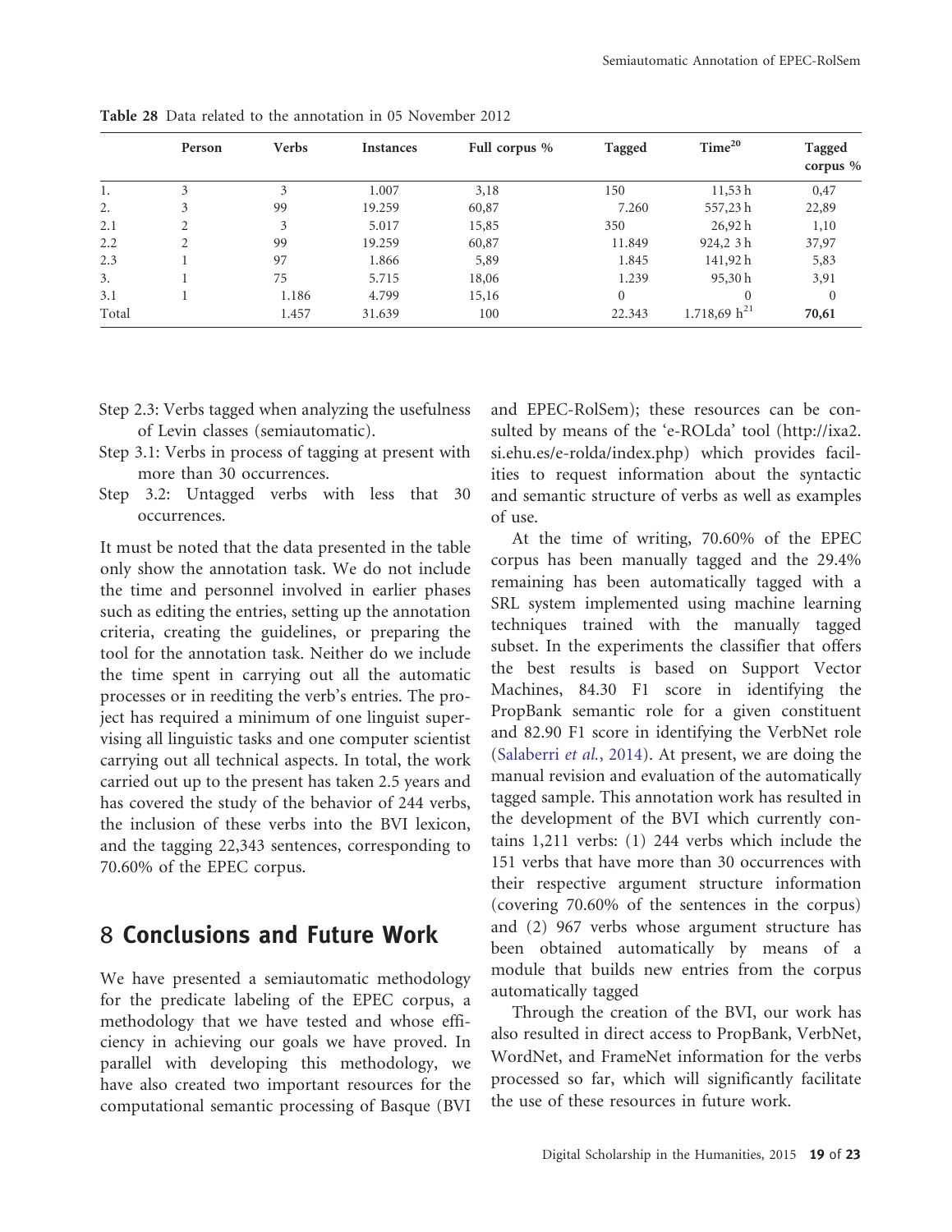<span id="page-19-0"></span>The annotation of the EPEC corpus and the creation of BVI verb lexicon opens up new lines of investigation on related areas.

First, we plan to carry out a further study of the verbs that appear in Multiword Lexical Units (MWLU) or Multiword Expression (MWE). When analyzing the verbs in the corpus, we have realized that they display special behavior when they are part of a MWLU or MWE. While verbs can usually express one or more general predicates, the sense or the syntactic behavior of verbs incorporated in a MWLU or MWE changes regarding these general predicates. The study of the changes in the roles in such cases is worth pursuing.

Second, we would like to test the usefulness of our lexicon in specialized corpora. Again, the corpus has shown that verbs behave differently depending on the type of the text. For instance, newspaper texts may only include a particular sense of a verb, or to exhibit special uses or senses of a verb (in, say, sports reporting). It would be particularly interesting to examine these distinctive verb behaviors and to use them to enrich our lexicon and help organize it in a linguistically coherent way.

# Funding

This research has been supported by the University of the Basque Country (GIU09/19), the Basque Government (IXA group, Research Group of type A (2010–2015) (IT344-10), EUS-SRL project (S-PE11UN098), and Berbatek project (IE09-262)), and The Ministry of Science and Innovation of the Spanish Government (EPEC-RolSem project (FFI2008-02805-E/FILO) (Complementary Action) and AncoraNet project (FFI2009-06497-E)).

# References

Aduriz, I., Aranzabe, M. J., Arriola, J. M., Atutxa, A., Díaz de Ilarraza, A., Ezeiza, N., Gojenola, K., Oronoz, M., Soroa, A., and Urizar, R. (2006). Methodology and steps towards the construction of EPEC, a corpus of written Basque tagged at morphological and syntactic levels for the automatic processing. In Wilson, A., Rayson, P., and Archer, D. (eds), Corpus Linguistics Around the World, volume 56 of Book series:

Language and Computers. Netherlands: Rodopi, pp. 1–15.

- Agirre, E., Aldezabal, I., Etxeberria, J., and Pociello, E. (2006). A Preliminary Study for Building the Basque PropBank, Proceedings of the 5th International Conference on Language Resources and Evaluations (LREC), Genoa, Italy.
- Aldezabal, I. (1998). Levin's verb classes and basque. A comparative approach. Oral presentation. UMIACS Departamental Colloquia, University of Maryland.
- Aldezabal, I. (2004). Aditz'-azpikategorizazioaren azterketa sintaxi partzialetik sintaxi osorako bidean. 100 aditzen azterketa, Levin'-en (1993) lana oinarri hartuta eta metodo automatikoa baliatuz. Ph.D. thesis, Euskal Filologia Saila, Euskal Herriko Unibertsitatea.
- Aldezabal, I. (2010). Basis for the annotation of EPEC-RolSem. In Interdisciplinary Workshop on Verbs. The identification and Representation of Verb Features. Universita´ di Pisa, Dipartamento de Linguistica: Pisa, Italy, pp. 92–97.
- Aldezabal, I., Aranzabe, M. J., Arriola, J. M., and Díaz de Ilarraza, A. (2009). Syntactic annotation in the Reference Corpus for the Processing of Basque (EPEC): Theoretical and practical issues. Corpus Linguistics and Linguistic Theory, 5: 245–74.
- Aldezabal, I., Aranzabe, M. J., Díaz de Ilarraza, A., and Estarrona, A. (2010a). Building the Basque PropBank. In Calzolari, N., Choukri, K., Maegaard, B., Mariani, J., Odjik, J., Piperidis, S., Rosner, M., and Tapias, D. (eds), Proceedings of the Seventh Conference on International Language Resources and Evaluation, LREC 2010. European Language Resources Association (ELRA); Valletta, Malta, pp. 1414–17.
- Aldezabal, I., Aranzabe, M. J., Díaz de Ilarraza, A., Estarrona, A., and Uria, L. (2010b). EusPropBank: Integrating semantic information in the Basque Dependency Treebank. In Gelbukh, A. (ed.), Lecture Notes in Computer Science (LNCS) no. 6008. 11th International Conference, CICLing-2010 of Computational Linguistics and Intelligent Text Processing. Springer, Iasi, Romania, pp. 60–73.
- Aldezabal, I., Aranzabe, M. J., Díaz de Ilarraza, A., Estarrona, A., Fernández, K., and Uria, L. (2010c). EPEC-RS: EPEC (Euskararen Prozesamendurako Erreferentzia Corpusa) rol semantikoekin etiketatzeko eskuliburua [Guidelines to tag semantic roles in the EPEC corpus] (the Reference Corpus for the Processing of Basque). Technical report, UPV-EHU, Donostia, Spain.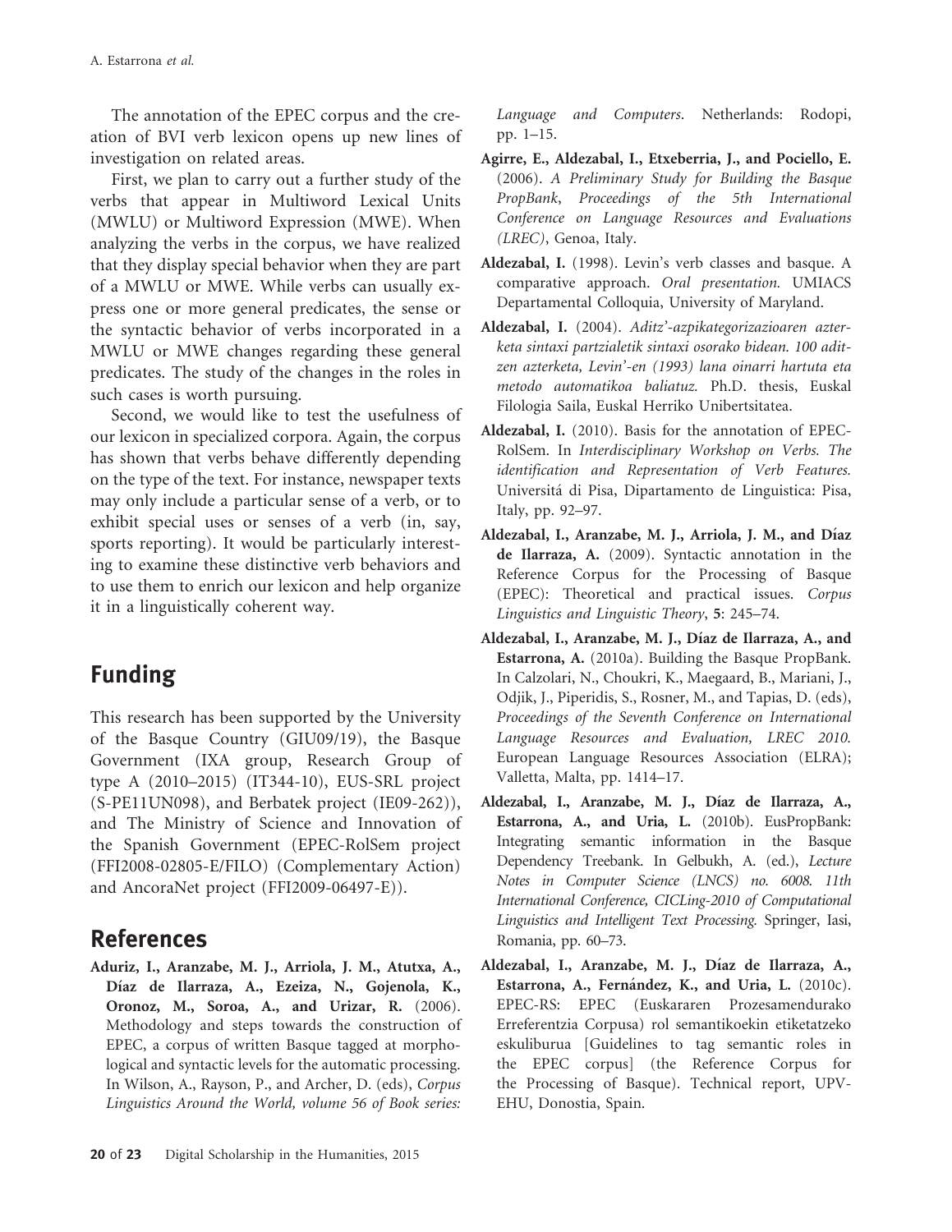- <span id="page-20-0"></span>Aldezabal, I., Aranzabe, M. J., Díaz de Ilarraza, A., and Estarrona, A. (2011). Preliminary evaluation of EPEC-RolSem, a Basque corpus labelled at predicate level. Procesamiento del Lenguaje Natural. Universidad de Huelva, Huelva, Spain, vol. 47, pp. 1–9.
- Aparicio, J. (2007). Clasificación semántica de los predicados en español. Master's thesis, Universitat de Barcelona.
- Aparicio, J., Taulé, M., and Martí, M. A. (2008). AnCora-Verb: A Lexical Resource for the Semantic Annotation of Corpora. Proceedings of 6th International Conference on Language Resources and Evaluation (LREC). Marrakech, Maroko.
- Aranzabe, M. J. (2008). Dependentzia-ereduan oinarritutako baliabide sintaktikoak: zuhaitz-bankua eta gramatika konputazionala. Ph.D. thesis, Euskal Filologia Saila. Euskal Herriko Unibertsitatea, Donostia.
- Artola, X., Dı´az de Ilarraza, A., Soroa, A., and Sologaistoa, A. (2009). Dealing with complex linguistic annotations within a Language Processing Frameword. IEEE Transactions on Audio, Speech, and Language Processing, vol. 17, Artola 2009: ISSN:1558-7916 (Digital Publication), pp. 904–915.
- Babko-Malaya, O. (2005). PropBank Annotation Guidelines. [http://verbs.colorado.edu/mpalmer/pro](http://verbs.colorado.edu/mpalmer/projects/ace/PBguidelines.pdf)[jects/ace/PBguidelines.pdf](http://verbs.colorado.edu/mpalmer/projects/ace/PBguidelines.pdf).
- Babko-Malaya, O., Bies, A., Taylor, A., Yi, S., Palmer, M., Marcus, M., Kulick, S., and Shen, L. (2006). Issues in synchronizing the English Treebank and PropBank. Proceedings of the Workshop on Frontiers in Linguistically Annotated Corpora, A Merged Workshop with 7th International Workshop on Linguistically Interpreted Corpora (LINC-2006) and Frontier in Corpus Annotation III, Coling/ACL, Sydney, Australia.
- Baker, C. F., Fillmore, C. J., and Lowe, J. B. (1998). The Berkeley FrameNet Project. In Proceedings of COLING-ACL'98 Montreal, Quebec.
- Bengoetxea, K. and Gojenola, K. (2007). Desarrollo de un analizador sintáctico estadístico basado en dependencia para el euskera. Revista del procesamiento del lenguaje natural, 39: 5–12.
- Bhatt, R., Narasimhan, B., Palmer, M., Rambow, O., Sharma, D., and Xia, F. (2009). A Multi-Representational and Multi-Layered Treebank for Hindi-Urdu. In Proceedings of the Third Linguistic Annotation Workshop. ACL-IJCNLP, Singapore.
- Bunt, H. C., Petukhova, V., and Schiffrin, A. (2007). Lirics deliverable d4.4. multilingual test suites for

semantically annotated data. Technical report, [http://](http://lirics.loria.fr) [lirics.loria.fr.](http://lirics.loria.fr)

- Bunt, H. C. and Romary, L. (2002). Towards multimodal content representation. International standards of terminology and language resources management, LREC 2002. Spain: Las Palmas.
- Carletta, J. (1996). Assessing agreement on classification tasks: The Kappa statistic. Computational Linguistics, 22(2): 249–54.
- Castellón, I., Fernández, A., Vázquez, G., Alonso, L., and Capilla, J. A. (2006). The Sensem Corpus: a Corpus Annotated at the Syntactic and Semantic Level. In Fifth International Conference on Language Resources and Evaluation (LREC), Génova, Italy.
- Civit, M., Aldezabal, I., Pociello, E., Taulé, M., Aparicio, J., and Márquez, L. (2005). 3LBLEX: léxico verbal con frames sintáctico-semánticos. XXXI Congreso de la SEPLN. Granada, Spain.
- Díaz de Ilarraza, A., Garmendia, A., and Oronoz, M. (2004). Abar-hitz: An annotation tool for the basque dependency treebank. In Proceedings of the fourth international conference on Language Resources and Evaluation, LREC 2004. Lisbon, Portugal, pages 251–254.
- García-Miguel, J. and Albertuz, F. J. (2005). Verbs, Semantic Classes and Semantic Roles in the ADESSE Project. In Proceedings of the Interdisciplinary Workshop on the Identification and Representation of Verb Features and Verb Classes, Saarbrüken.
- Gardent, C. and Cerisara, C. (2010). Semi-Automatic Propbanking for French. In Proceedings of the ninth international workshop on Treebanks and Linguistic Theories, Tartu, Estonia.
- Hajic, J. (1998). Building a Syntactically Annotated Corpus: The Prague Dependency Treebank Charles University Press, pp. 106–132.
- Hajic, J., Panevová, J., Uresová, Z., Bémová, A., Kolárová, V., and Pajas, P. (2003). PDT-VALLEX: Creating a Large-coverage Valency Lexicon for Treebank Annotation. In Proceedings of the Second Workshop on Treebanks and Linguistic Theories. Vaxjo, Sweden.
- Kingsbury, P. and Palmer, M. (2002). From Treebank to PropBank. In Proceedings of the 3rd International Conference on Language Resources and Evaluation (LREC), Las Palmas Canary Islands, Spain.
- Kingsbury, P. and Palmer, M. (2003). PropBank: The next level of Treebank. In Proceedings of Treebanks and Lexical Theories, Vaxjo, Sweden.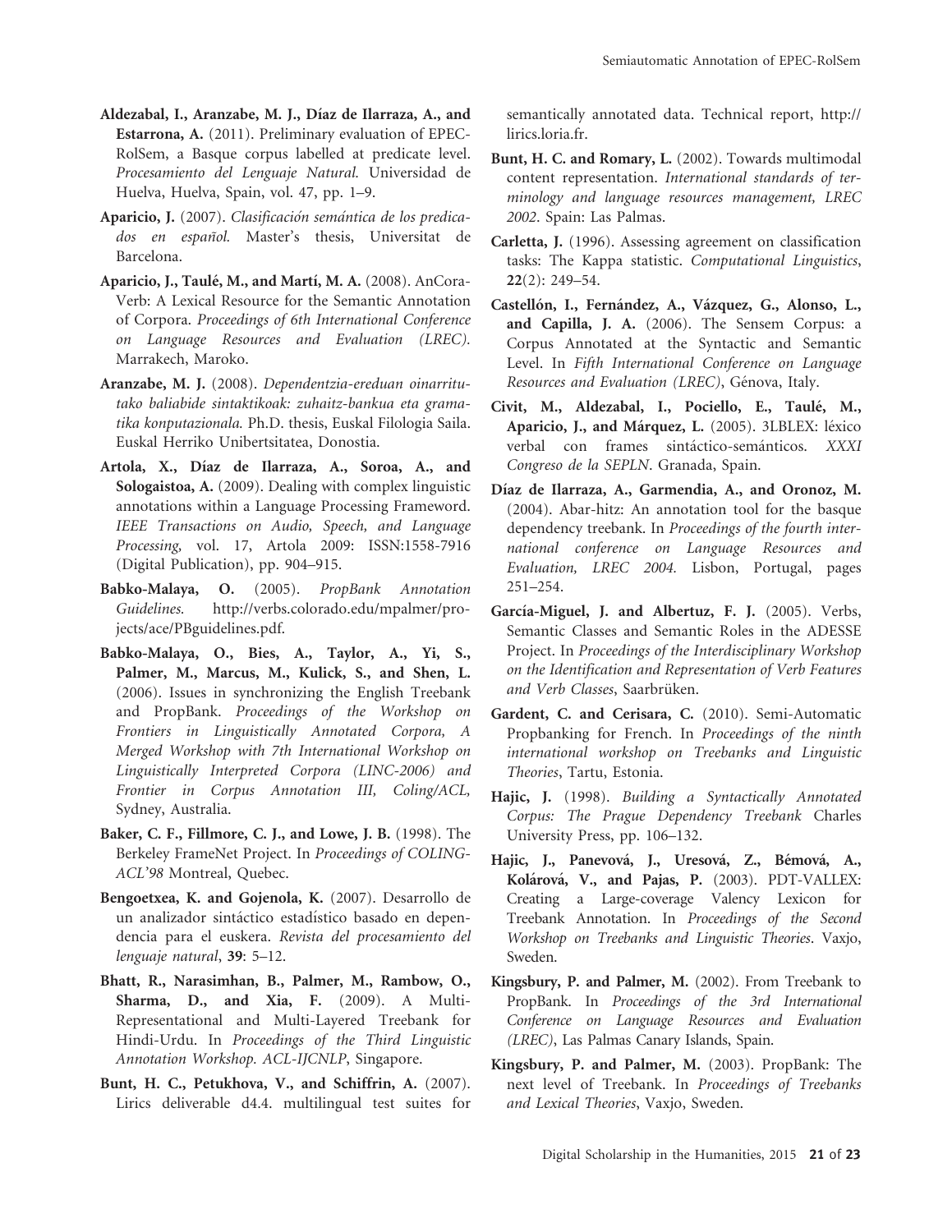- <span id="page-21-0"></span>Kipper, K. (2005). VerbNet: A Broad-coverage, Comprehensive Verb Lexicon. Ph.D. thesis, University of Pennsylvainia.
- Kipper, K., Dang, H., and Palmer, M. (2000). Classbased construction of a verb lexicon. In Seventeenth National Conference on Artificial Intelligence.
- Kipper, K., Korhonen, A., Ryant, N., and Palmer, M. (2008). A large-scale classification of English verbs. Language Resources and Evaluation (LREV), 1: 21–40.
- Levin, B. (1993). English Verb Classes and Alternations. A Preliminary Investigation. Chicago eta Londres: The University of Chicago Press.
- Marcus, M. P. (1994). The Penn Treebank: A revised corpus design for extracting predicate argument structure. In Proceedings of the ARPA Human Language Technology Workshop, Plainsboro, New Jersey.
- Merlo, P. and Van der Plas, L. (2009). Abstraction and Generalisation in Semantic Role Labels: PropBank, VerbNet or both? In Proceedings of the 47th Annual Meeting of the ACL and the 4th IJCNLP of the AFNLP, Suntec, Singapore.
- Monachesi, P., Stevens, G., and Trapman, J. (2007). Adding semantic role annotation to a corpus of written Dutch. In Proceedings of the Linguistic Annotation Workshop, Praga, pp. 77–84.
- Palmer, M. (2009). SemLink: Linking PropBank, VerbNet and FrameNet. In Proceedings of the Generative Lexicon Conference, Pisa, Italia.
- Palmer, M., Babko-Malaya, O., Bies, A., Diab, M., Maamouri, M., Mansouri, A., and Zaghouani, W. (2008). A pilot arabic propbank. In Proceedings of LREC 2008, Marrakech, Morocco.
- Palmer, M., Gildea, A., and Kingsbury, P. (2005a). The Proposition Bank: A Corpus Annotated with Semantic Roles. Computational Linguistics, Ann Arbor, Michigan, 31(1): 71–106.
- Palmer, M., Nianwen, X., Babko-Malaya, O., Chen, J., and Snyder, B. (2005b). A parallel proposition bank ii for Chinese and English. In Frontiers in Corpus Annotation, Workshop in conjunction with ACL.
- Palmer, M., Ryu, S., Choi, J., Yoon, S., and Jeon, Y. (2006). Korean PropBank. Philadelphia: Linguistic Data Consortium.
- Pociello, E., Agirre, E., and Aldezabal, I. (2011). Methodology and Construction of the Basque WordNet. Language Resources and Evaluation (LRE), 45(2): 121–42.
- Salaberri, H., Arregi, O., and Zapirain, B. (2014). First approach toward Semantic Role Labeling for Basque. In

Proceedings of the 9th Language Resources and Evaluation Conference (LREC 2014), Reykjavik, Iceland.

- Schiffrin, A. and Bunt, H. C. (2007). Lirics deliverable d4.3. document compilation of semantic data categories. Technical report. [http://lirics.](http://lirics.loria.fr) [loria.fr.](http://lirics.loria.fr)
- Taulé, M., Castellví, J., Martí, M. A., and Aparicio, J. (2006). Fundamentos teóricos y metodológicos para el etiquetado semántico de CESS-CAT y CESS-ESP. In XXII Congreso de la SEPLN, Zaragoza, Spain.
- Taulé, M., Martí, M. A., and Recasens, M. (2008). Ancora: Multilevel Annotated Corpora for Catalan and Spanish. In Proceedings of 6th International Conference on Language Resources and Evaluation, Marrakech, Maroko.
- Van Der Plas, L., Samardžić, T., and Merlo, P. (2010). Cross-lingual validity of PropBank in the manual annotation of French. In Proceedings of the Fourth Linguistic Annotation Workshop (LAW IV '10), Uppsala, Suedia, pp. 113–17.
- Vázquez, G., Alonso, L., Capilla, J., Castellón, I., and Fernández, A. (2006). Sensem: Sentidos verbales, semántica oracional y anotación de corpus. Procesamiento del Lenguaje Natural, 37: 113–20.
- Vázquez, G., Fernández, A., and Martí, M. A. (2000). Clasificación Verbal. Alternancias de diátesis Quaderns de Sintagma 3. Edicions de la Universitat de Lleida, Lleida.
- Xue, N. (2008). Labeling Chinese predicates with semantic roles. Computational Linguistics, 34(2): 225–55.
- Xue, N. and Palmer, M. (2009). Adding semantic roles to the Chinese Treebank. Natural Language Engineering, 15(1): 143–72.

### **Notes**

- 1<http://ixa.si.ehu.es/Ixa>
- 2 Around one third of this collection was obtained from the Statistical Corpus of 20th Century Basque ([http://](http://www.euskaracorpusa.net) [www.euskaracorpusa.net\)](http://www.euskaracorpusa.net). The rest was sampled from Euskaldunon Egunkaria (<http://www.egunero.info>), a daily newspaper.
- 3 As it is known, PropBank is tagged on the basis of Penn Treebank (Marcus, 1994).
- 4 arg\_info: argument information.
- 5 It should be noted that nowadays VN assigns more arguments (roles) to the verbs in order to better conform to the valency proposed in PB. In this article we